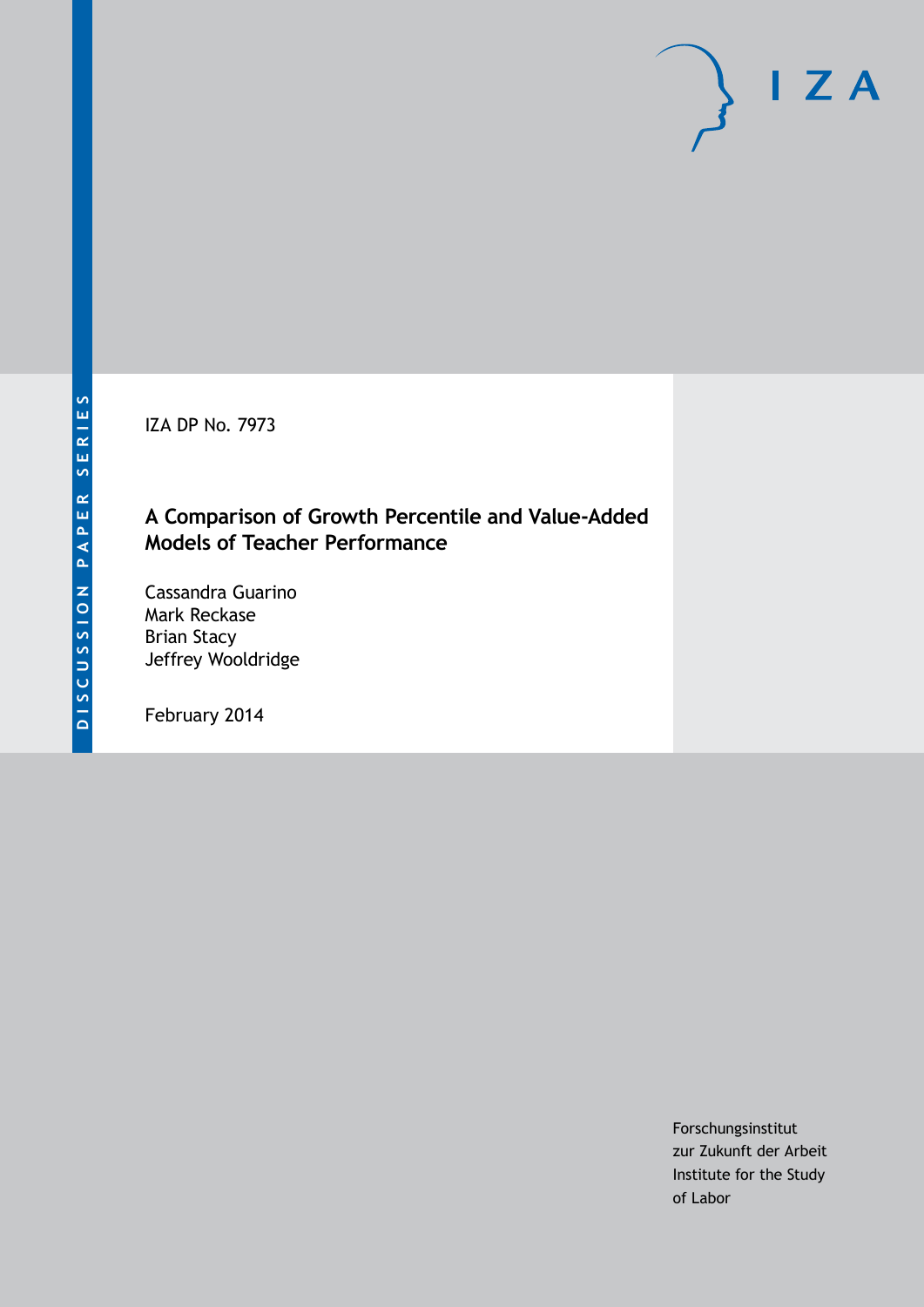# **A Comparison of Growth Percentile and Value-Added Models of Teacher Performance**

## **Cassandra Guarino**

*Indiana University and IZA*

## **Mark Reckase**

*Michigan State University*

## **Brian Stacy**

*Michigan State University*

## **Jeffrey Wooldridge**

*Michigan State University and IZA*

Discussion Paper No. 7973 February 2014

IZA

P.O. Box 7240 53072 Bonn Germany

Phone: +49-228-3894-0 Fax: +49-228-3894-180 E-mail: [iza@iza.org](mailto:iza@iza.org)

Any opinions expressed here are those of the author(s) and not those of IZA. Research published in this series may include views on policy, but the institute itself takes no institutional policy positions. The IZA research network is committed to the IZA Guiding Principles of Research Integrity.

The Institute for the Study of Labor (IZA) in Bonn is a local and virtual international research center and a place of communication between science, politics and business. IZA is an independent nonprofit organization supported by Deutsche Post Foundation. The center is associated with the University of Bonn and offers a stimulating research environment through its international network, workshops and conferences, data service, project support, research visits and doctoral program. IZA engages in (i) original and internationally competitive research in all fields of labor economics, (ii) development of policy concepts, and (iii) dissemination of research results and concepts to the interested public.

<span id="page-1-0"></span>IZA Discussion Papers often represent preliminary work and are circulated to encourage discussion. Citation of such a paper should account for its provisional character. A revised version may be available directly from the author.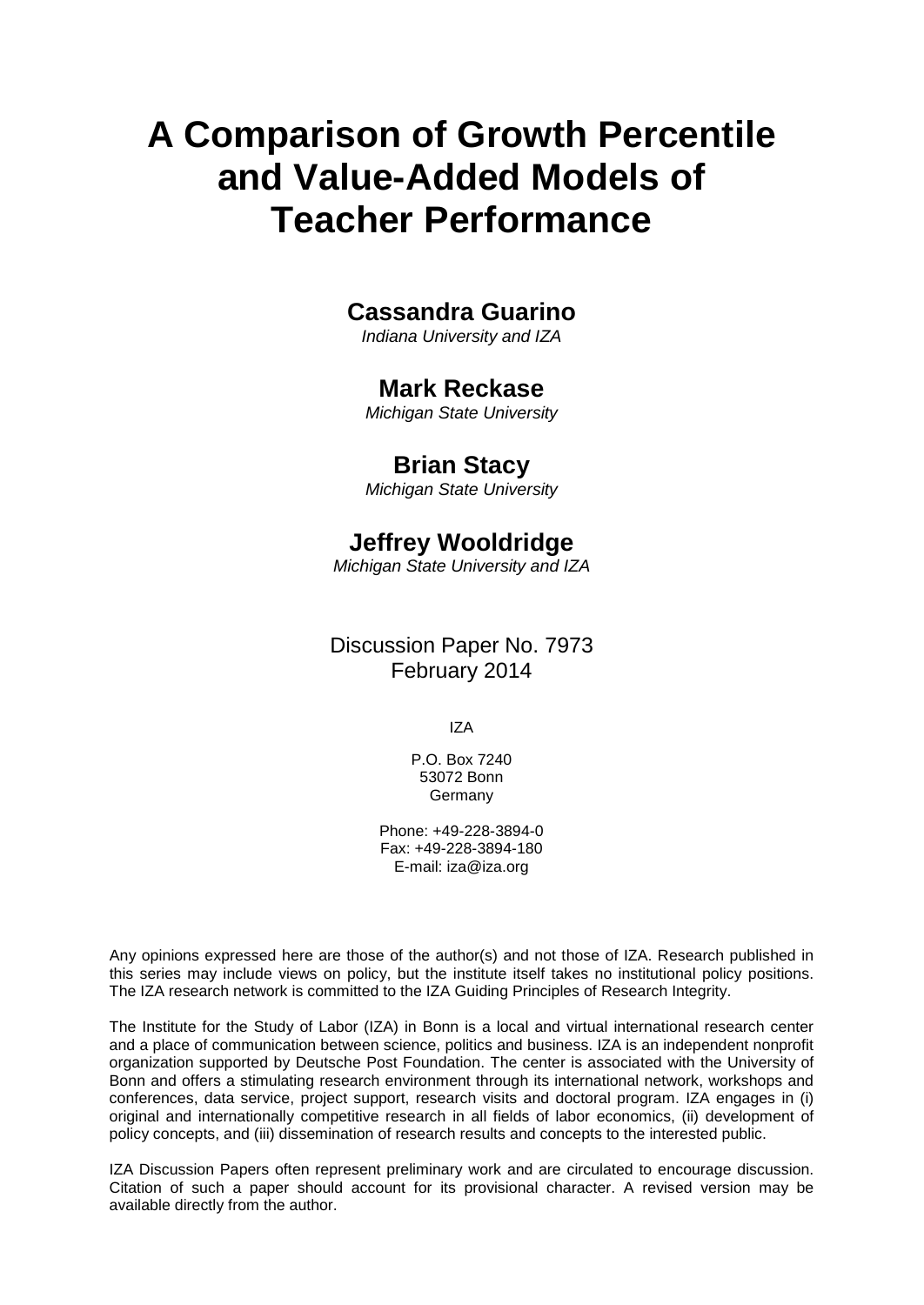IZA Discussion Paper No. 7973 February 2014

# **ABSTRACT**

# **A Comparison of Growth Percentile and Value-Added Models of Teacher Performance[\\*](#page-1-0)**

School districts and state departments of education frequently must choose between a variety of methods to estimating teacher quality. This paper examines under what circumstances the decision between estimators of teacher quality is important. We examine estimates derived from growth percentile measures and estimates derived from commonly used value-added estimators. Using simulated data, we examine how well the estimators can rank teachers and avoid misclassification errors under a variety of assignment scenarios of teachers to students. We find that growth percentile measures perform worse than valueadded measures that control for prior year student test scores and control for teacher fixed effects when assignment of students to teachers is nonrandom. In addition, using actual data from a large diverse anonymous state, we find evidence that growth percentile measures are less correlated with value-added measures with teacher fixed effects when there is evidence of nonrandom grouping of students in schools. This evidence suggests that the choice between estimators is most consequential under nonrandom assignment of teachers to students, and that value-added measures controlling for teacher fixed effects may be better suited to estimating teacher quality in this case.

JEL Classification: I20, J08, J24, J45

Keywords: teacher labor markets, teacher value-added, teacher quality

Corresponding author:

Cassandra Guarino Indiana University School of Education 201 N. Rose Avenue Bloomington, IN 47405 USA E-mail: [guarino@indiana.edu](mailto:guarino@indiana.edu)

The research reported here was supported by the Institute of Education Sciences, U.S. Department of Education, through Grants, R305D100028 and R305B090011 to Michigan State University. The opinions expressed are those of the authors and do not represent views of the Institute or the U.S. Department of Education.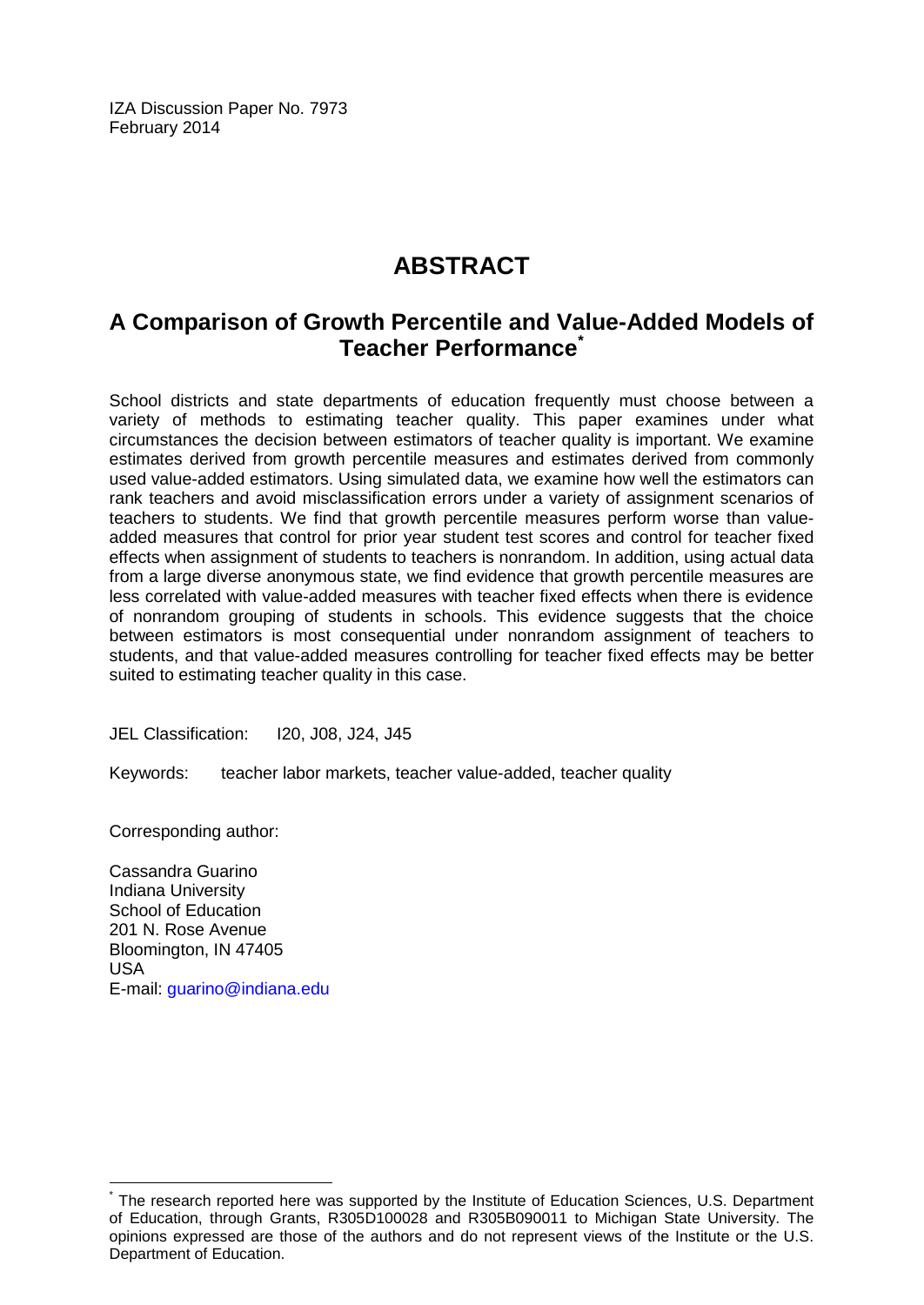## 1 Introduction

Currently researchers and policymakers can choose among a number of statistical approaches to measuring teacher effectiveness based on student test scores. Given a relative lack of easily accessible information on the pros and cons of different methodological choices, the choice of a method is often based on replicating what others in similar contexts or disciplines have done rather than carefully weighing the relative merits of each approach. Policymakers, for example, will often opt for a procedure that has been used in other states. An example would be the increasingly popular Colorado Growth Model based on the work of Betebenner (2012) and whose use is now spreading to other states, such as Indiana and Massachusetts. Researchers, on the other hand, have tended to rely on valueadded models (VAMs) based on OLS or GLS regression techniques. The distinction between growth modeling procedures and OLS-based value-added models in the context of teacher performance evaluation—and the relative merits of each approach—has not been fully explored. This paper addresses this task.

Teacher performance measures can be used for different purposes. In some cases researchers or administrators wish to rank a set of teachers in terms of their effectiveness–those in a particular grade in a particular district, for example. Both growth percentile methods and VAMs can be used for this purpose. The primary technical distinction between VAMs and growth percentile models is that the former produce an estimate of the magnitude of a teacher's effectiveness relative to her peers and the latter yield information only on a teacher's rank in the distribu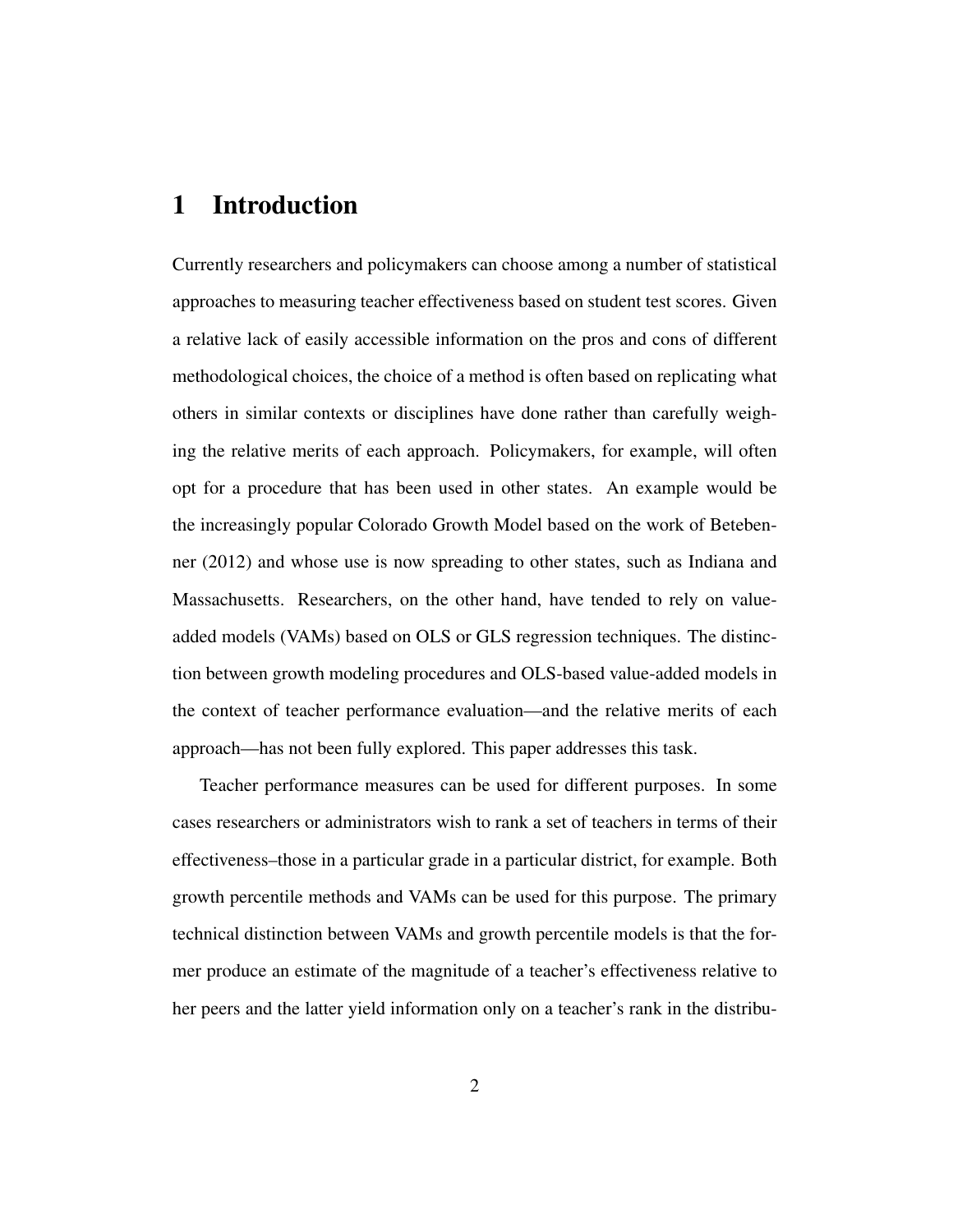tion of student growth percentiles. In other words, the former method is potentially capable of revealing how much better or worse a teacher may be relative to peers whereas the latter reveals only the relative position a teacher holds among other teachers

When test scores are vertically scaled from one year to the next, VAMs may produce estimates of teacher effectiveness that can be interpreted as the average amount of achievement growth an individual teacher contributes to her students. Some argue that methods that do not use vertically scaled test scores are preferable. Barlevy and Neal (2011), for example, favor simple rankings based on growth percentile models, arguing that pay schemes based on performance measures that simply order teachers can induce teachers to exert an optimal level of effort. They point out that these models do not require a vertical scale, so the analyst may use test forms with no item overlap or equating, citing this as an advantage over VAMs. It is important to note, however, that VAMs can be employed regardless of whether test scores are vertically scaled. Therefore a central question is whether there are any advantages to using one approach versus another for the purpose of ranking teachers.

To explore this research question, we evaluate the merits of growth models versus VAMs with regard to the goal of ranking teachers, since both approaches can accomplish this task. Both types of approaches face a common set of challenges when applied to the task of determining teacher effectiveness rankings. Perhaps the most important of these is the issue of bias under conditions of nonrandom assignment of students to teachers. To compare how well the two approaches deal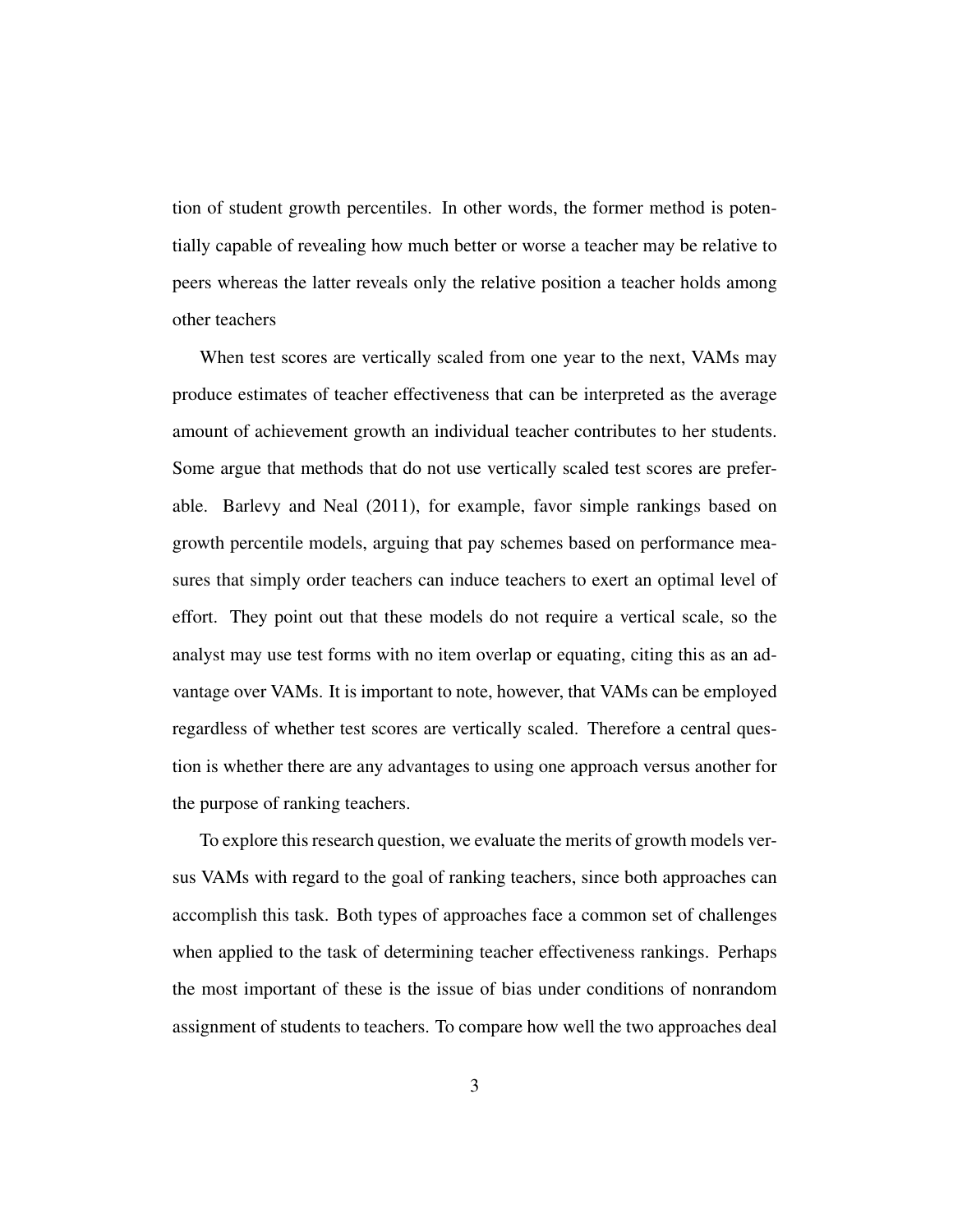with these challenges, we use them to rank teachers using simulated data in which the true underlying effects are known. The simulated data sets are created to represent varying degrees of challenge to the estimation process: some of our data generating processes randomly assign students to teachers, others do so in nonrandom ways. In addition to the simulation study, we compare growth percentile models to VAMs using administrative data from a large diverse southern state.

Previous studies comparing growth percentile models with VAMs in measuring educational performance have been limited to empirical investigations of actual data. Wright et al. (2010) compares the EVAAS methodology and student percentile growth models–both of which treat teacher effects as random–and finds substantial agreement. Goldhaber et al. (2013) compare a subset of value-added models that treat teacher effects as fixed with student growth percentile models and find varying degrees of divergence depending upon on the characteristics of the sample. Ehlert et al. (2013) investigate school-level value added and find substantial divergence between growth percentile models and different types of VAMs, although they endorse a noncausal approach, which treats school effects as random for reasons of expediency in policymaking.

A primary contribution of our study is to use simulations to understand and explain the fundamental differences among the estimators and to then target the investigation of the empirical data in ways that highlight the conditions under which they diverge and how these may affect policy applications regarding teacher value-added. We find that growth percentile models and VAMs rank teachers very similarly under random assignment of students to teachers. However, when stu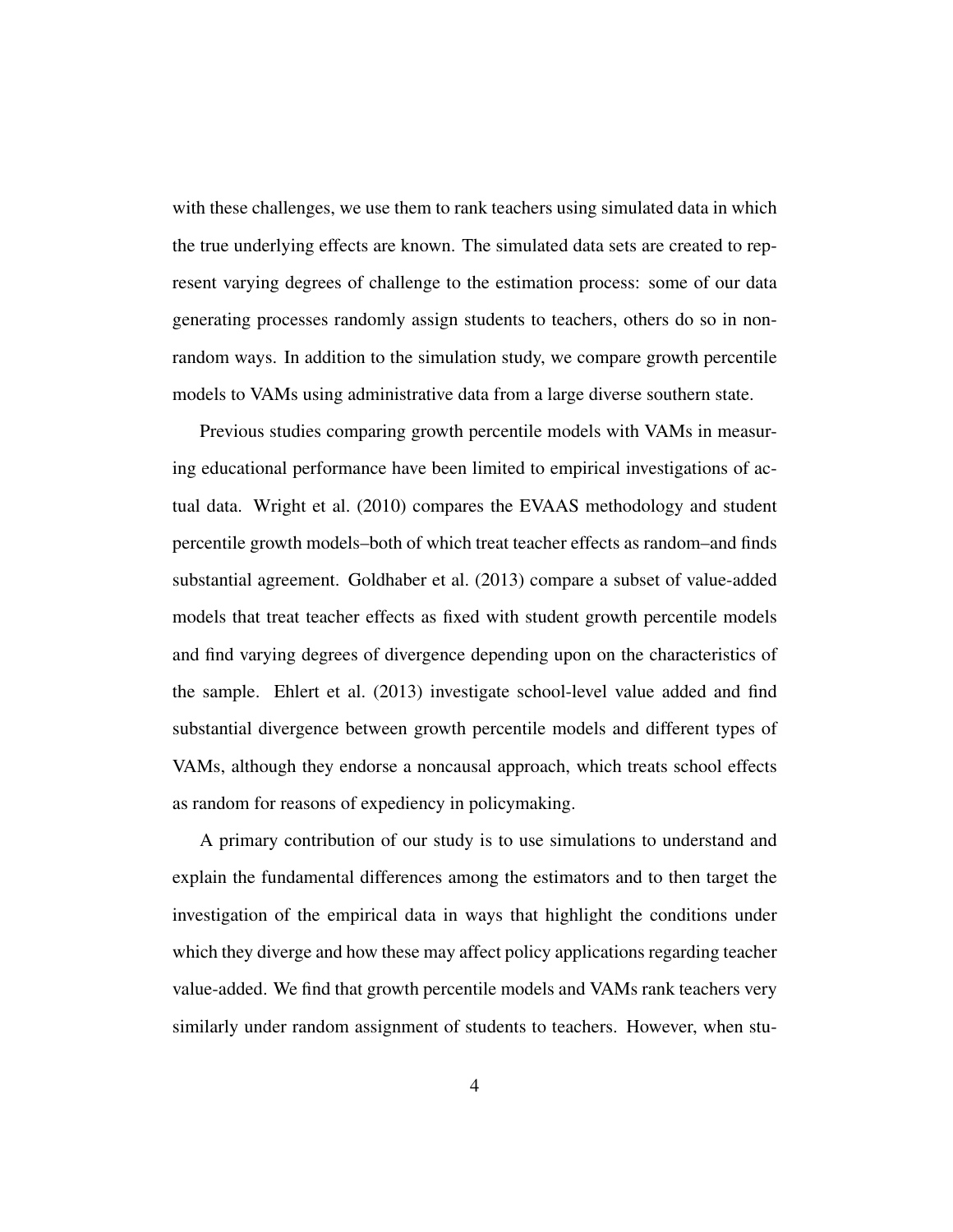dents are nonrandomly assigned to teachers, VAMs that treat teacher effects as fixed outperform both growth percentile models and VAMs that treat teacher effects as random, such as average residuals or empirical Bayes. Thus the primary distinction to be made among different approaches to modeling teacher performance is whether they merely describe classroom achievement growth or whether they make headway in isolating the teacher's role in producing that growth–a task that is particularly challenging in the context of nonrandom assignment.

We begin with a description of the different types of models, beginning with two different growth percentile approaches and following with four types of VAMs. We then apply the various estimators to the task of ranking teachers using simulated data and compare their ability to rank teachers accurately. This is followed by a discussion and conclusions.

#### 1.1 Description of the Models

Both growth percentile and value-added approaches can take various forms. In this paper, we consider two types of growth modeling approaches: one based on quantile regression as in Betebenner (2012)and one based on nearest neighbor matching of students across classrooms, as implemented by Fryer et al. (2012).

Likewise, we consider more than one type of commonly-used value-added model. Three of these utilize OLS regression but differ in their specifications: one is based on a dynamic specification that treats teacher effects as fixed, one is based on a gain-score specification that also treats teacher effects as fixed, and one computes teacher effects by averaging residuals, thus treating teacher effects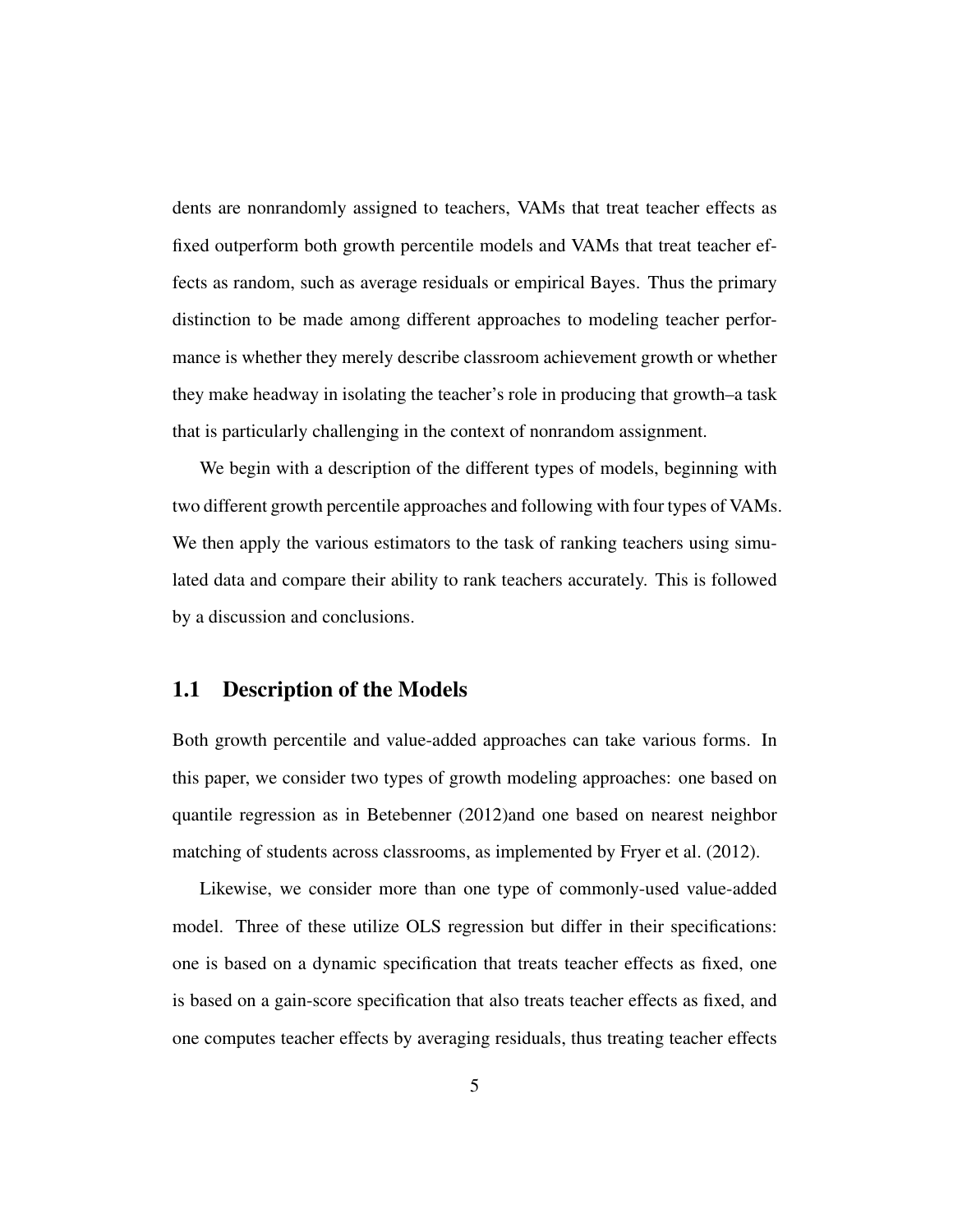as random. In addition to these three VAMs, we also consider an empirical Bayes approach, based on GLS, or more commonly referred to as HLM.

#### 1.1.1 Colorado Growth Model Estimation Procedure

The growth model creates a metric of teacher effectiveness by calculating the median or mean conditional percentile rank of student achievement in a given year for students in a teacher's class. For a particular student with current year score  $A_{ig}$ and score history  $\{A_{i,g-1}, A_{i,g-2}, ..., A_{i,1}\}$ , one locates the percentile corresponding to the student's actual score,  $A_{ig}$ , in the distribution of scores conditional on having a test score history  $\{A_{i,g-1}, A_{i,g-2}, ..., A_{i,1}\}$ . In short, the analyst evaluates how high in the distribution the student achieved, given their past scores. Then teachers are evaluated by the median or average conditional percentile rank of their students.

Here, we briefly describe the estimation procedure used in the Colorado Growth Model. Details of this approach can be found in Betebenner (2011) . Quantile regressions are used to estimate features of the conditional distribution of student achievement. In particular, one estimates the conditional quantiles for all possible test score histories, which are then used for assigning percentile ranks to students. Using the notation in Betebenner (2011), the  $\tau$ -th conditional quantile is the value  $Q_y(\tau|x)$  such that

$$
Pr(y \le Q_y(\tau|x)) = \tau
$$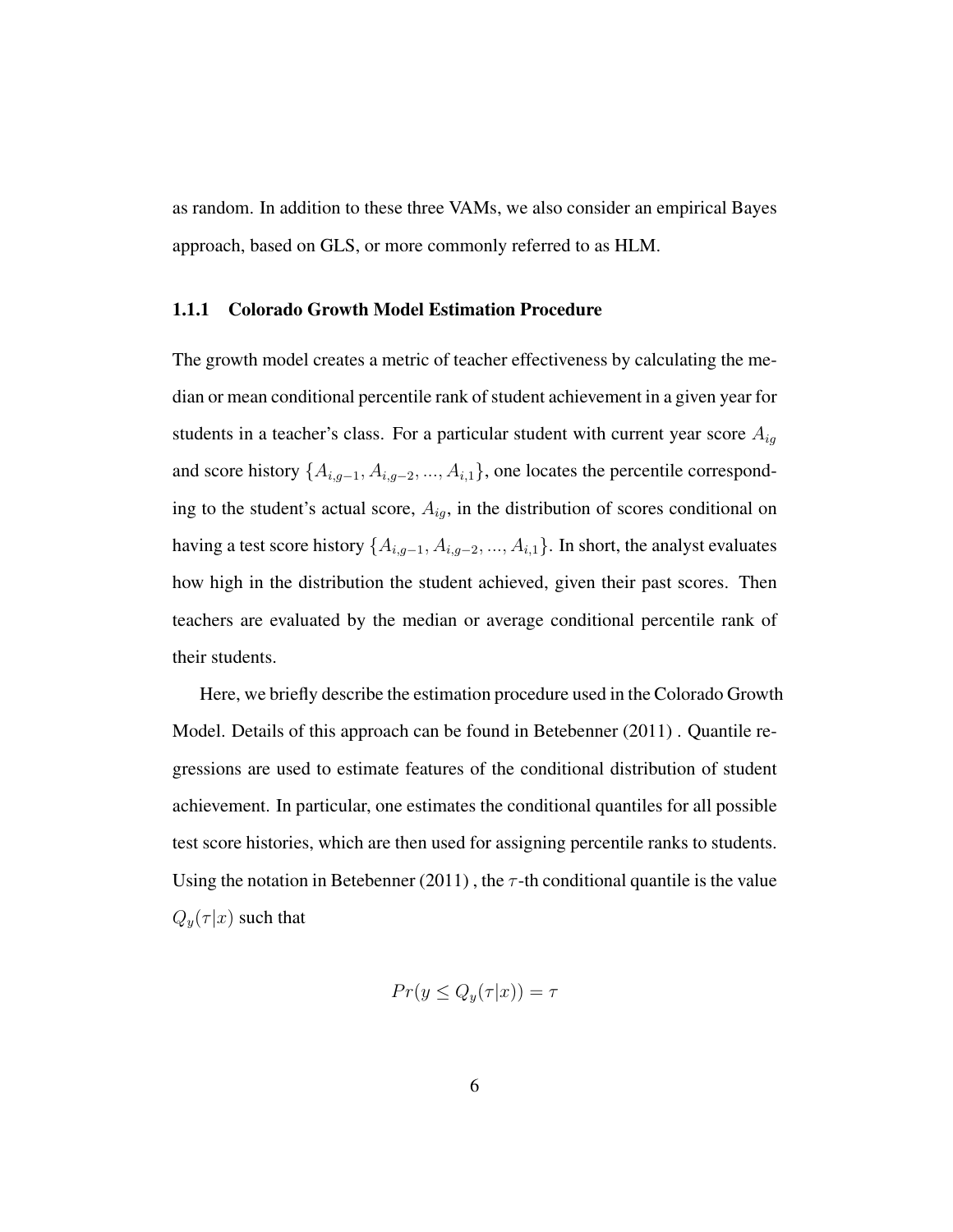The conditional quantiles are then modeled for achievement scores as:

$$
Q_{A_{ig}}(\tau|A_{i,g-1}, A_{i,g-2}, ..., A_{i,1}) = \sum_{j=1}^{g-1} \sum_{k=1}^{6} \phi_{ik}(A_{i,j})\beta_{ik}(\tau)
$$
(1)

where  $\phi_{ik}$  denote B-spline basis functions of prior test scores. Six knots are used at the lowest score, 20th percentile, 40th percentile, 60th percentile, 80th percentile, and the highest score<sup>1</sup>. As discussed in Betebenner  $(2011)$ , the B-spline functions are chosen to improve model fit by adding flexibility in the treatment of prior test scores as covariates, primarily in that they allow for nonlinearities in the relationship between current and prior scores. Several available prior year test scores can be used as regressors, if available, and estimation is done using quantile regression. In practice, student and family background variables are included in the regressions.

To be specific, 100 quantile regressions are estimated, one for each percentile. Regressions are run separately for each grade and year. Conditional test scores are estimated for each percentile by generating fitted values from the regressions as follows:

$$
\hat{Q}_{A_{ig}}(\tau|A_{i,g-1}, A_{i,g-2}, ..., A_{i,1}) = \sum_{j=1}^{g-1} \sum_{k=1}^{6} \phi_{ik}(A_{i,j}) \hat{\beta}_{ik}(\tau)
$$

A student's conditional percentile rank is then computed by counting the number of conditional percentiles that result in fitted test scores that are smaller than

<sup>&</sup>lt;sup>1</sup>These knots were chosen based on a phone conversation with Dr. Betebenner. We would like to thank him for his valuable time and generous help with the details of the model.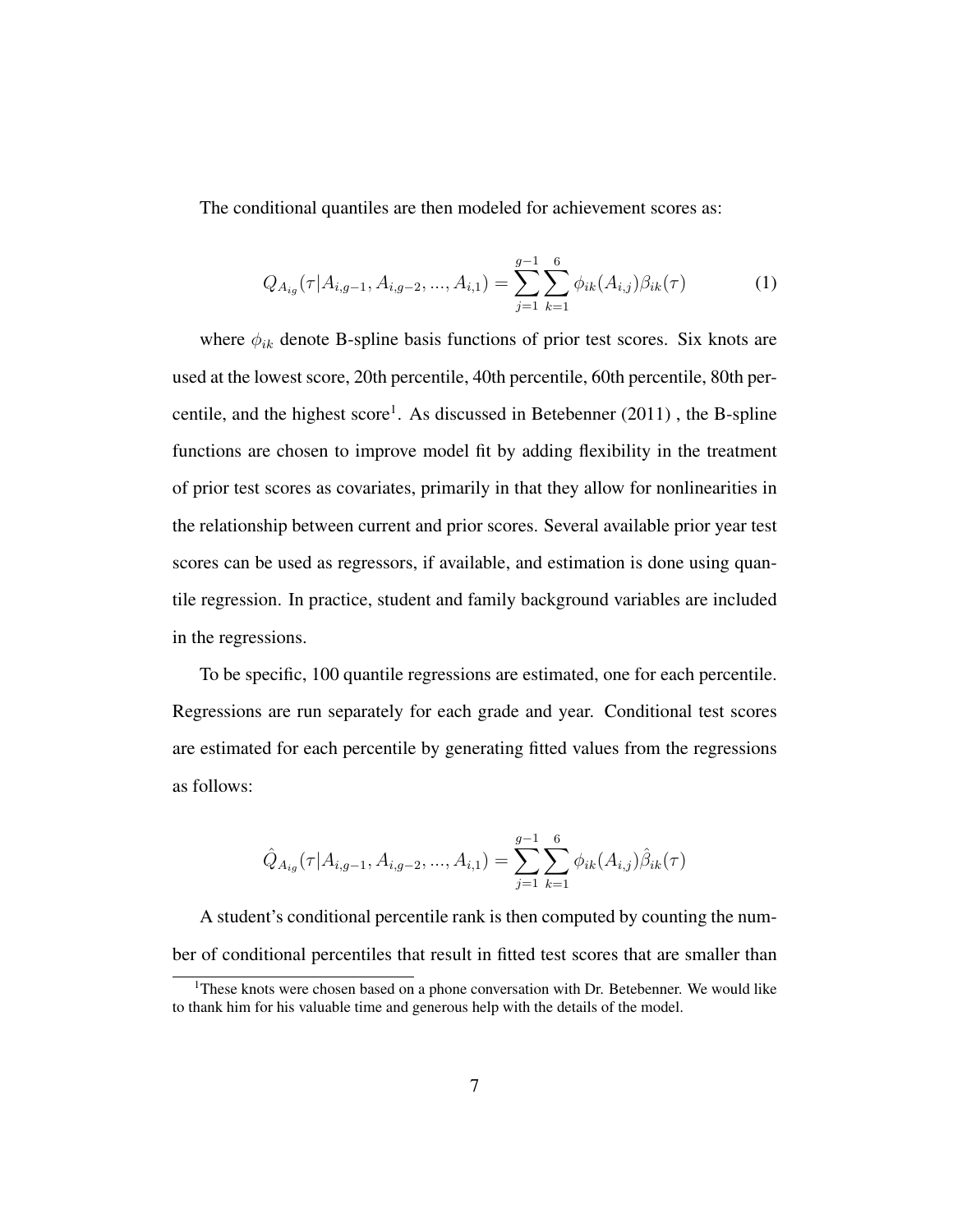the student's current grade test score,  $A_{ig}$ . For example, a student has a conditional percentile rank of 20 if there are 20 percentiles estimated lower than or equal to their score, in which case:

$$
\hat{Q}_{A_{ig}}(.20|A_{i,g-1}, A_{i,g-2}, ..., A_{i,1}) \leq A_{ig} < \hat{Q}_{A_{ig}}(.21|A_{i,g-1}, A_{i,g-2}, ..., A_{i,1})
$$

Once conditional percentile ranks are computed for all students, teachers are assigned a score equal to the median conditional percentile rank of the students within their class. These scores cannot reveal how much better students performed in one teacher's class compared with another, but can be used to form rankings of teachers by their estimated effectiveness.

An attractive feature of growth percentile models is that the student growth percentiles,once computed, can be used to provide a variety of descriptive portraits. They can be averaged (or the median can be taken) by classroom, grade, school, district, etc. Such models were originally developed to provide a description of student growth and were not intended to form a basis for determining the causal impact of a teacher (Betebenner (2009)).

# 1.2 Growth Percentile Model using Nearest Neighbor Matching

The second growth percentile model we consider is the approach proposed in Barlevy and Neal (2011) as a basis for distributing merit pay to teachers and applied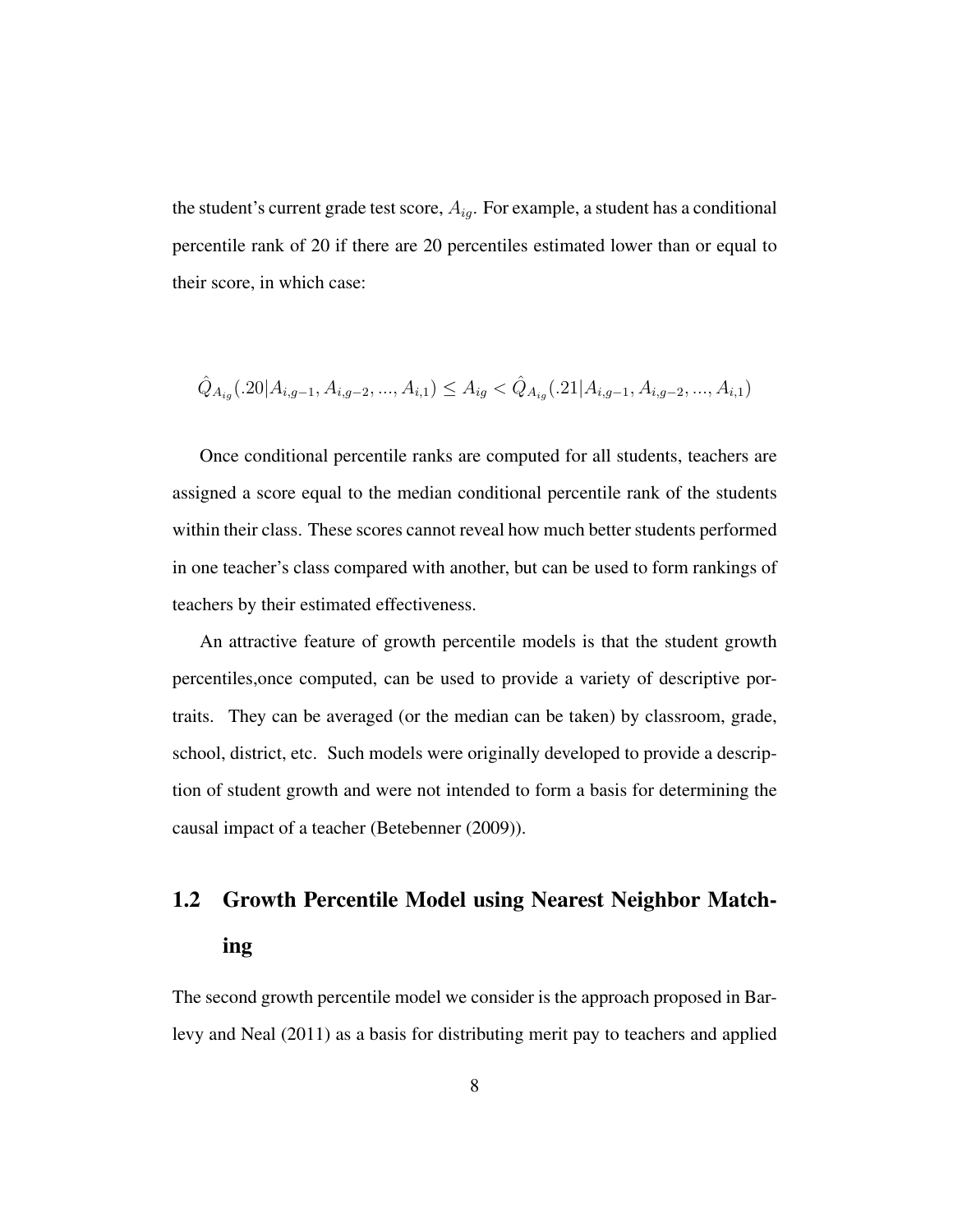by Fryer et al. (2012) in an experimental context. The method consists of matching students based on their test score histories. Each student is matched to nine other students in, say, the district, with similar prior year test scores. Fryer et al. (2012) match students based on up to three prior year test scores and match only to students in different schools. For students with fewer than three prior year scores, as many as are available are used.

The Mahalanobis distance measure is used for matching. For two students, i and h, the distance is computed by the following formula:

$$
(\mathbf{A}_{\mathbf{h}} - \mathbf{A}_{\mathbf{i}})' \hat{\Sigma}_A^{-1} (\mathbf{A}_{\mathbf{h}} - \mathbf{A}_{\mathbf{i}})
$$
 (2)

where  $A_h$  and  $A_i$  are the vectors of past achievement scores and  $\hat{\Sigma}_A$  is the sample variance-covariance matrix of the past achievement scores.

Students are matched to other students with the smallest distance from their prior achievement scores. Once nine matches are found for each student, students are ranked within this group of ten according to how they perform on the achievement test in the current year. Teacher evaluations are then computed, based on the average percentile rank of students within their class.

#### 1.3 VAMs

Value added models attempt to model the achievement process over time and are based on the broad notion that achievement at any grade can be modeled as a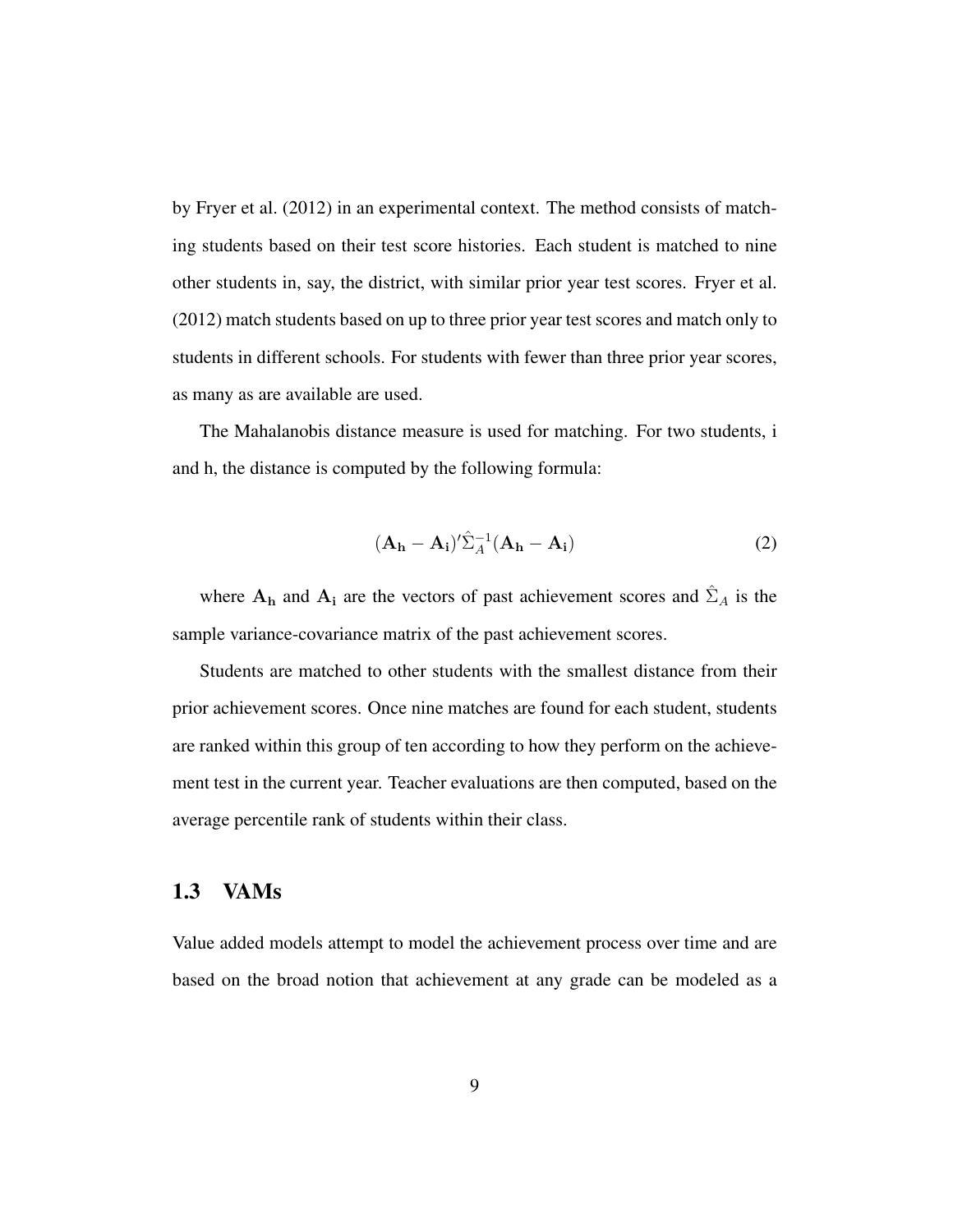function of both past and current child, family, and schooling inputs<sup>2</sup>. In its most general formulation, the model can be expressed as:

$$
A_{ig} = f_g(E_{ig}, \ldots, E_{i0}, X_{ig}, \ldots, X_{i0}, c_i, u_{ig})
$$

where  $A_{ig}$  is achievement of student i in grade g,  $E_{ig}$  is a vector of educational inputs including teacher, school, and classroom characteristics, and in some cases a set of teacher indicators,  $X_{ig}$  consists of a set of relevant time-varying student and family inputs,  $c_i$  is an unobservable student fixed effect (representing, for example, motivation, some notion of sustained ability, or some persistent behavioral or physical issue that affects achievement), and the  $u_{ig}$  is an idiosyncratic, time varying error term. In this very general formulation, the functional form is unspecified and can vary over time.

To estimate this function, several assumptions are generally made. The functional form is considered to be more or less linear and unchanging over time, learning "decay" (that is, the amount of forgetting that takes place over time) is generally assumed to be constant for all inputs over time, and the time-constant student effect is assumed to either be ignorable or, at least, constant in its impact over time<sup>3</sup>. The resultant value-added model is typically expressed as follows:

$$
A_{ig} = \tau_g + \lambda A_{i,g-1} + E_{ig}\beta + X_{ig}\gamma + c_i + e_{ig}
$$
\n(3)

<sup>2</sup>See Hanushek (1979) or Todd and Wolpin (2003)

<sup>&</sup>lt;sup>3</sup>For a full explication of the assumptions applied in value-added models, see Todd and Wolpin (2003), Harris et al. (2011), and Guarino et al. (2012b)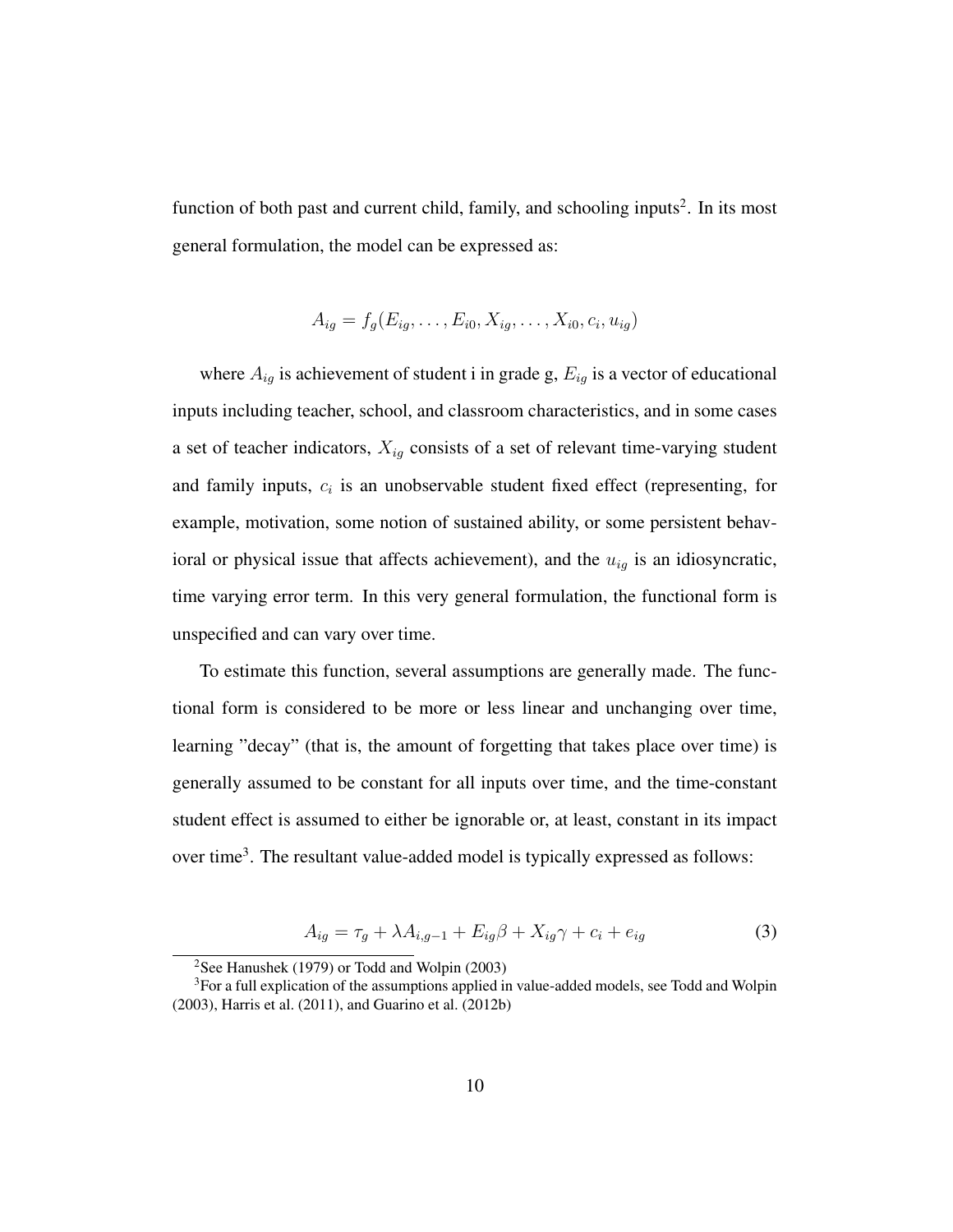where  $A_{i,g-1}$  is the prior year achievement score of student i and only current schooling and family inputs are required for estimation.<sup>4</sup> When value-added models are used to estimate teacher effects, the  $E_{iq}$  vector generally consists of indicator variables for specific teachers.<sup>5</sup>

There are several ways of estimating equation (1) to compute teacher effects. We focus on four value-added estimators that form the basis for most of the common procedures currently in use. A nice feature of value-added estimators is that, with a vertical scale, an analyst can not only rank teachers but also judge, subject to sampling variation, how much better one teacher is compared with another in terms of the their contribution to student growth. Of course, when the assumptions are met that allow these estimators to recover each teacher's contribution to student growth, we can also successfully order teachers according to their effectiveness.

A full discussion of all of these estimators' econometric properties can be found in Guarino et al. (2012b).

#### 1.3.1 Dynamic OLS (DOLS)

A simple estimator for equation (1) involves OLS regression to estimate  $\lambda$ ,  $\beta$ , and  $\gamma$ . We refer to this estimator as DOLS because it contains the lagged test score (or in many applications, more than one lagged score) on the right hand

<sup>&</sup>lt;sup>4</sup>It is also common to include multiple prior years of achievement, other subject scores, and sometimes polynomials of both as regressors.

 ${}^{5}$ The vector may also consists of exposure variables (i.e. the fraction of the year that a student spend with a particular teacher)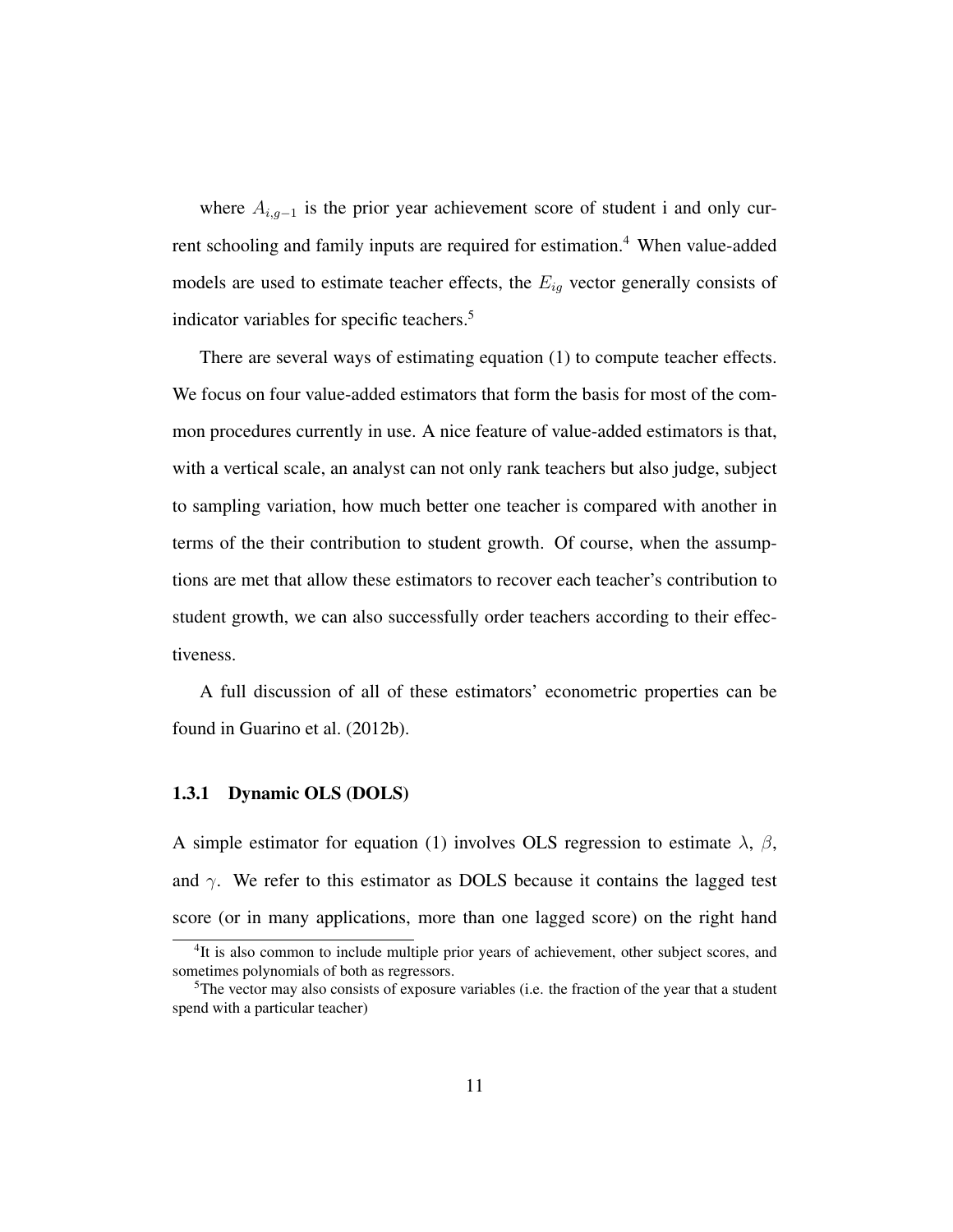side of the equation along with a full set of teacher indicator <sup>6</sup>variables. Teacher effect estimates are then constructed from the coefficients on the teacher indicator variables. This estimator ignores the presence of  $c_i$ , but the inclusion of teacher indicators in addition to prior year test scores specifically adjusts the teacher effect estimates for nonrandom assignment to students based on prior year scores, as explained in Guarino et al. (2012b).

#### 1.3.2 OLS using Gain Scores (OLS-Gain)

A second value-added estimator assumes that the persistence rate of past inputs,  $\lambda$ , is equal to one. In this case, the model collapses to a gain score equation:

$$
\Delta A_{ig} = \tau_g + E_{ig}\beta + X_{ig}\gamma + c_i + e_{ig} \tag{4}
$$

This model is also estimated using OLS. As in the case of DOLS, a full set of teacher indicators are included to estimate teacher effects. If  $\lambda$  is not equal to one, then a portion of prior achievement–specifically  $(\lambda - 1)A_{i,g-1}$  –is left in the error term and will cause omitted variable bias when assignment is based on prior test scores.

#### 1.3.3 Average Residual (AR) and Empirical Bayes (EB)

Another estimator of equation (1) is the average residual estimator, which we will refer to as AR. This estimator also uses OLS regression to estimate  $\lambda$  and

<sup>&</sup>lt;sup>6</sup>or exposure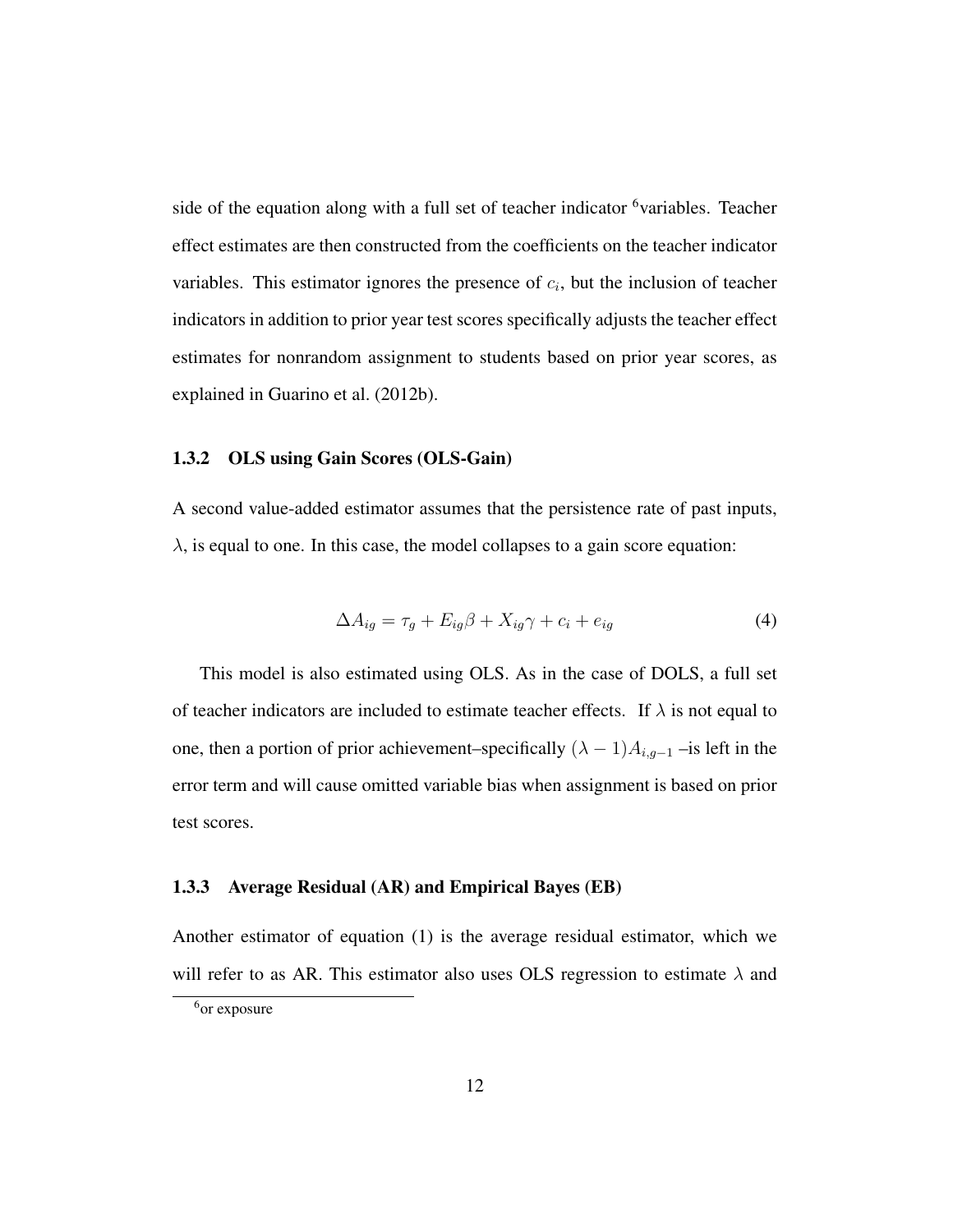coefficients on the other covariates, except that it is typical not to include teacher indicators in the regressions. Instead, teacher effect estimates are recovered by averaging the regression residuals within a classroom.

Often researchers and policy analysts choose to shrink the average residual measures towards the mean teacher effect, with the shrinkage term being related to the variance of the unshrunken estimator. This is often referred to as an empirical Bayes approach, although the true empirical Bayes relies on GLS rather than  $OLS<sup>7</sup>$ . The variance of the estimator for an individual teacher effect can differ from teacher to teacher because of differences in class size as well as other sources of heteroskedasticity. In our simulation, we only evaluate the unshrunken average residual measure, since we do not vary class size and there are no sources of heteroskedasticity. In this special case, the unshrunken average residuals are perfectly correlated with the shrunken estimates, since the shrinkage term is identical for every teacher. In our application of application of value-added models to actual administrative data, we include both the AR (unshrunken) and the empirical Bayes estimator based on GLS, which we abbreviate as EB.

As discussed in Guarino et al. (2012b) the decision not to include teacher indicators in the regression can be costly when the assignment of teachers to students is nonrandom because the correlation between the assignment mechanism (say, prior test scores) and the teacher effects is not partialled out of the effect estimates. Assuming a correct functional form and nonrandom assignment condi-

<sup>&</sup>lt;sup>7</sup>See Guarino et al. (2012a) for a complete explanation and derivation of the empirical Bayes estimator in its application to teacher evaluation.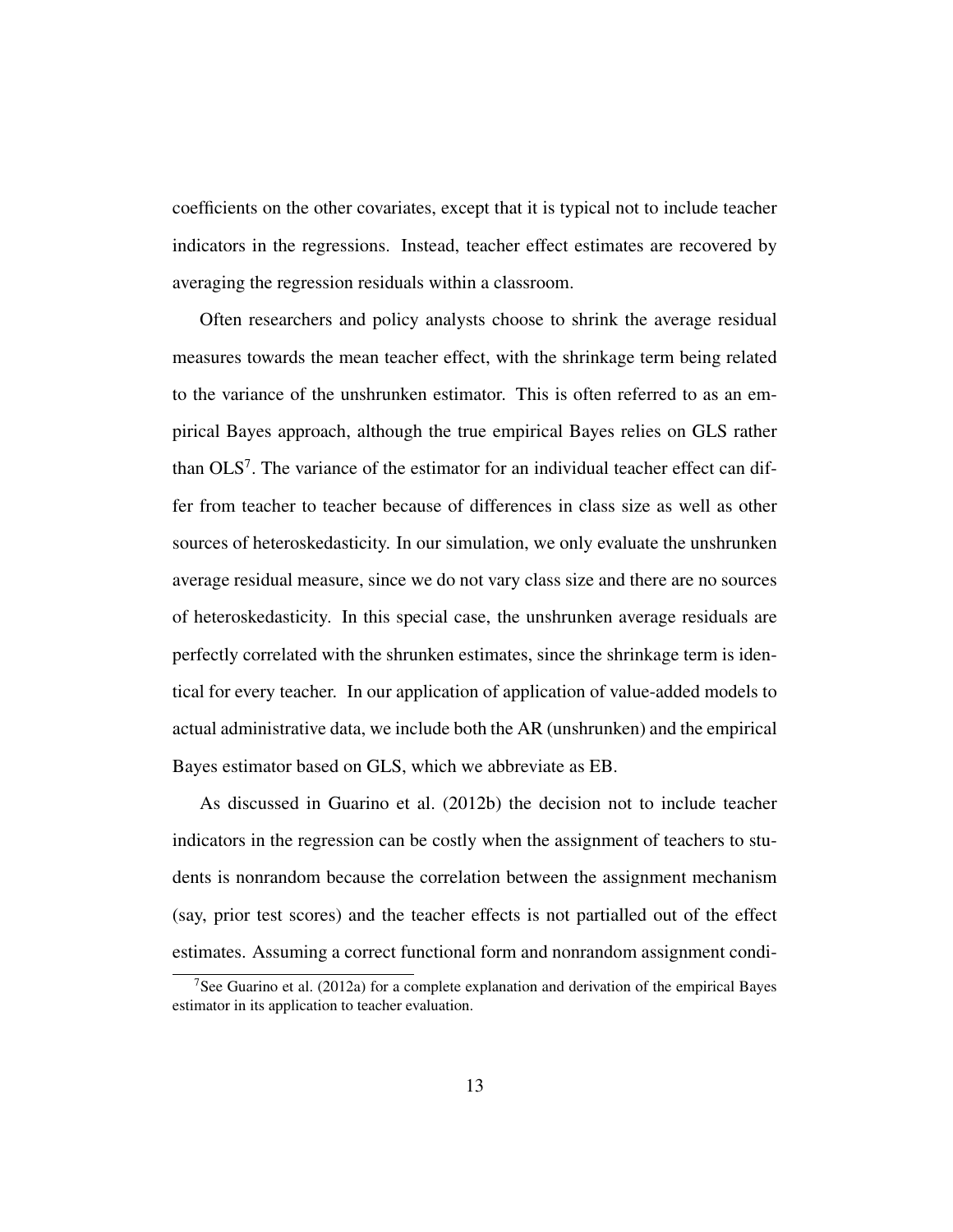tional on the other covariates, then including teacher indicators can produce consistent estimates of teacher effects. However, that is not the case when averaging the residuals.

A type of omitted variable bias can result in the teacher effect estimates if we are unable to control for the assignment mechanism. Under random assignment of students to teachers, many omitted variable issues would be considerably mitigated. However, classroom assignments are not always random, and, indeed, it is not necessarily desirable to do so. Random assignment deprives parents of the ability to request teachers whom they believe to be best suited for their children, and it deprives principals of one of their most important functions: to maximize overall achievement by matching the individualized skills of teachers to those students most likely to benefit from them. Thus random assignment—while helpful from an evaluation standpoint—could result in sub-optimal learning conditions if particular teacher characteristics interact in a beneficial way with student characteristics in the learning process.

#### 1.3.4 Colorado Growth Model under Nonrandom Assignment

Under random assignment of teachers to students, it is possible to attribute high achievement in the conditional distribution of test scores (conditional on prior scores) to strong instruction by the teacher. It is sensible to use the conditional distribution, since students start off with different levels of knowledge. However, under nonrandom assignment of teachers to student, it may no longer be possible to attribute high achievement in the conditional distribution to good teaching.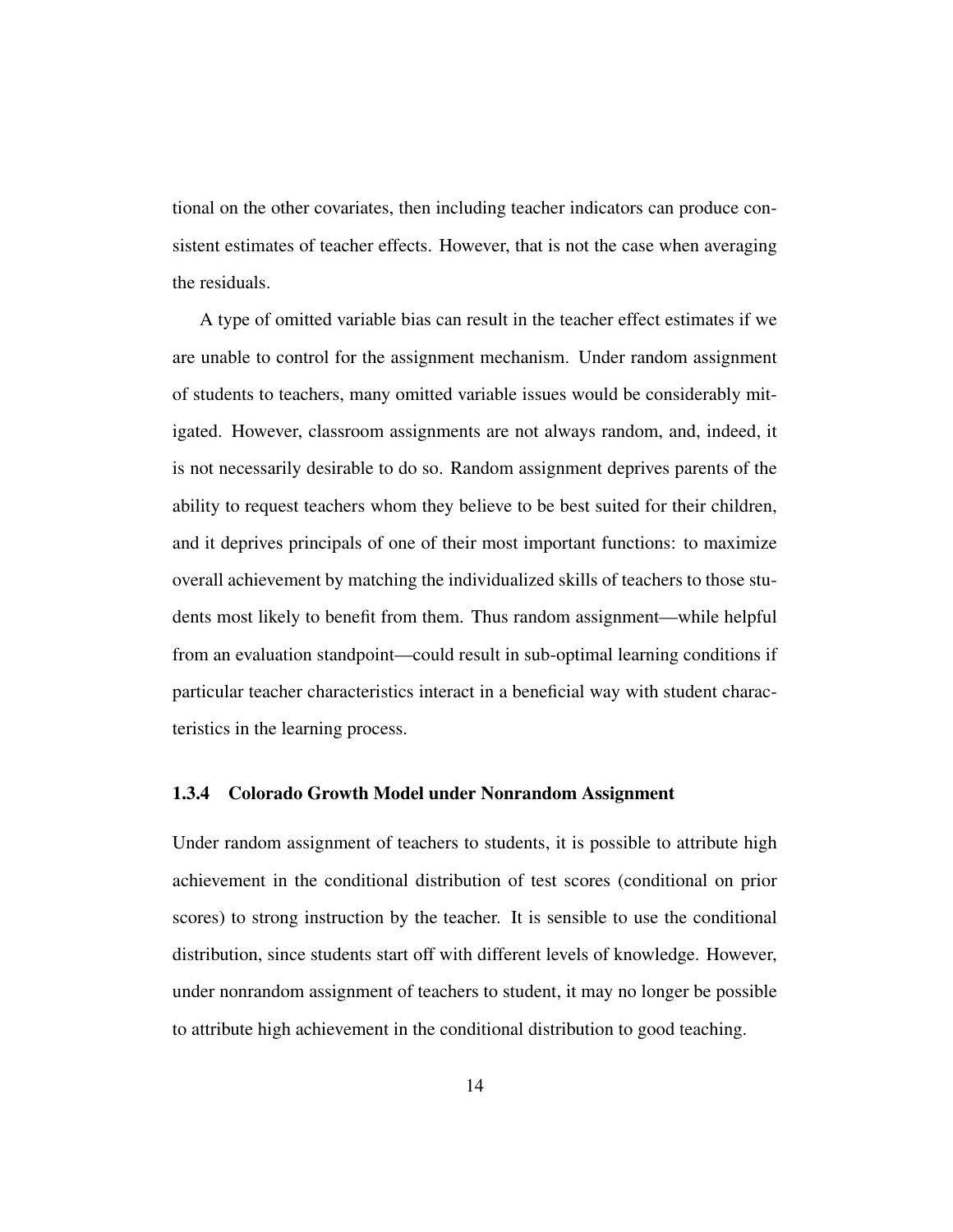To illustrate the reason, consider a thought experiment in which the best students are assigned to the best teachers and the worst students are assigned to the worst teachers in a model school district with 4 teachers and 4 classrooms:

The four teachers have differing teacher abilities. Let teacher i have teaching ability  $\beta_i$  and

$$
\beta_1 < \beta_2 < \beta_3 < \beta_4
$$

Suppose that all students within a classroom are identical. Also, suppose that classroom 1 and classroom 2 have identical initial achievement,  $A_{1,g-1} = A_{2,g-2}$ and classroom 3 and classroom 4 have identical initial achievement,  $A_{3,g-1}$  =  $A_{4,g-2}.$ 

$$
A_{1,g-1} = A_{2,g-2} < A_{3,g-1} = A_{4,g-2}
$$

Also, assume for simplicity that teachers are the only input into achievement.

In the Colorado Growth Model approach, students are compared to other students with the same initial achievement levels. Since students in classrooms 1 and 2 are identical at the start of the year, students in classroom 1 and 2 will be compared to one another. Students in classrooms 3 and 4 will be compared to one another as well, since their initial achievement levels are the same. Also, since  $\beta_1 < \beta_2$  then all students in class 1 score below students in class 2. In this case, the median conditional percentile of teacher 1's students will be below the median for teacher 2's students. Likewise the median conditional percentile of teacher 3's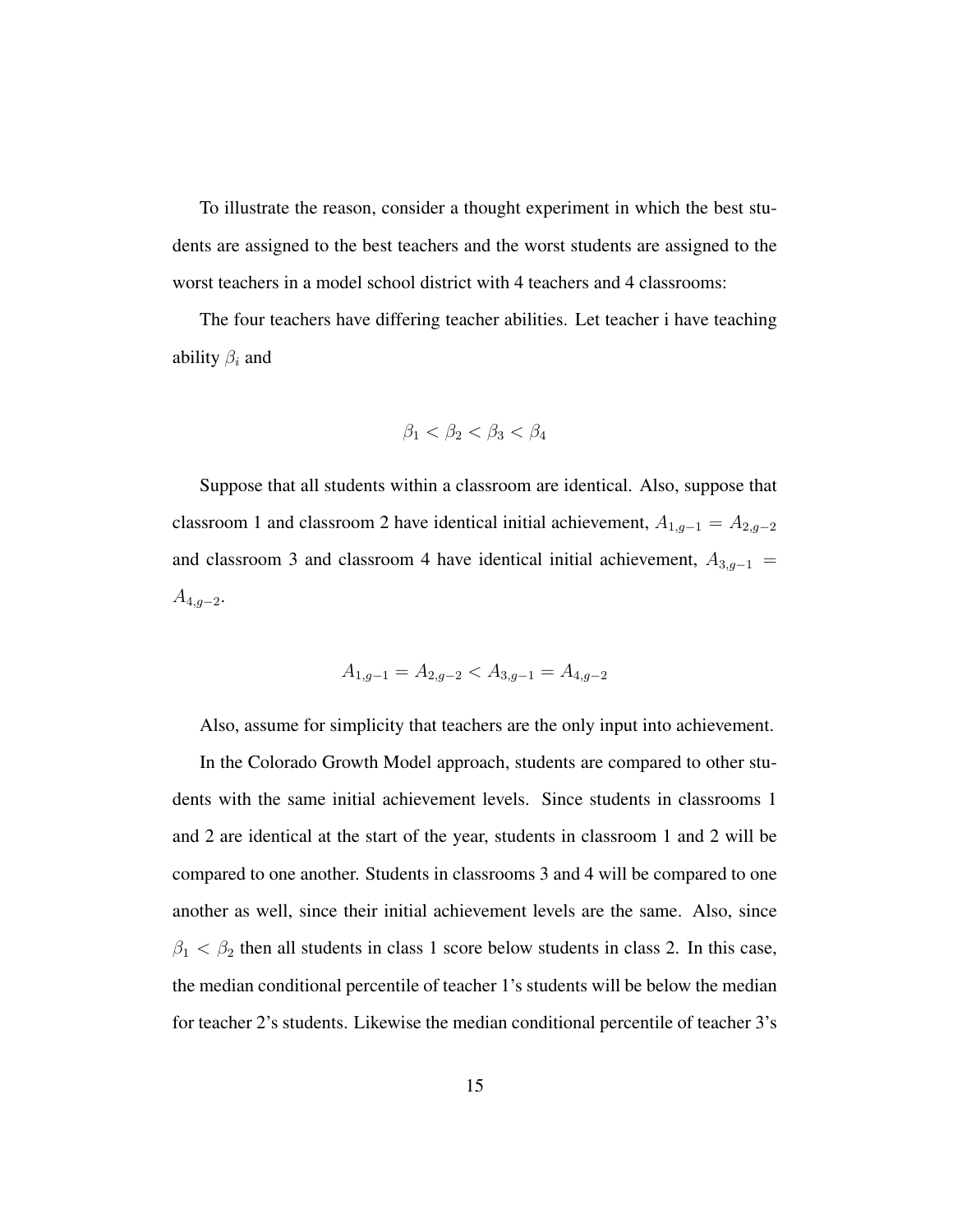students will be below teacher 4's.

Using the Colorado growth model approach, teachers 1 and 3 actually will have the same median conditional percentile and so teachers 1 and 3 will have the same ranking, even though  $\beta_1 < \beta_3$ . Teacher 3 is also rated below teacher 2, even though  $\beta_2 < \beta_3$ . Finally, teachers 2 and 4 will have the same rankings, even though  $\beta_2 < \beta_4$ . In this simple illustration, nonrandom assignment of teachers to students can lead to the wrong conclusions in some cases.

#### 1.3.5 Nearest Neighbor Matching under Nonrandom Assignment

Under nonrandom assignment of teachers to students, the nearest neighbor matching method has issues similar to the Colorado growth model approach.

Assume again that the best students are assigned to the best teachers in each school. For simplicity, also assume that there are 10 identical schools with 2 teachers and 2 classrooms within each school.

Assume teacher 1 is a worse teacher than teacher 2 in every school, so:

$$
\beta_1 < \beta_2
$$

Also, that all students in classroom 1 have lower prior achievement than those in classroom 2, so:

$$
A_{1,g-1} < A_{2,g-1}
$$

Using the nearest neighbor matching method, students in classroom 1 will be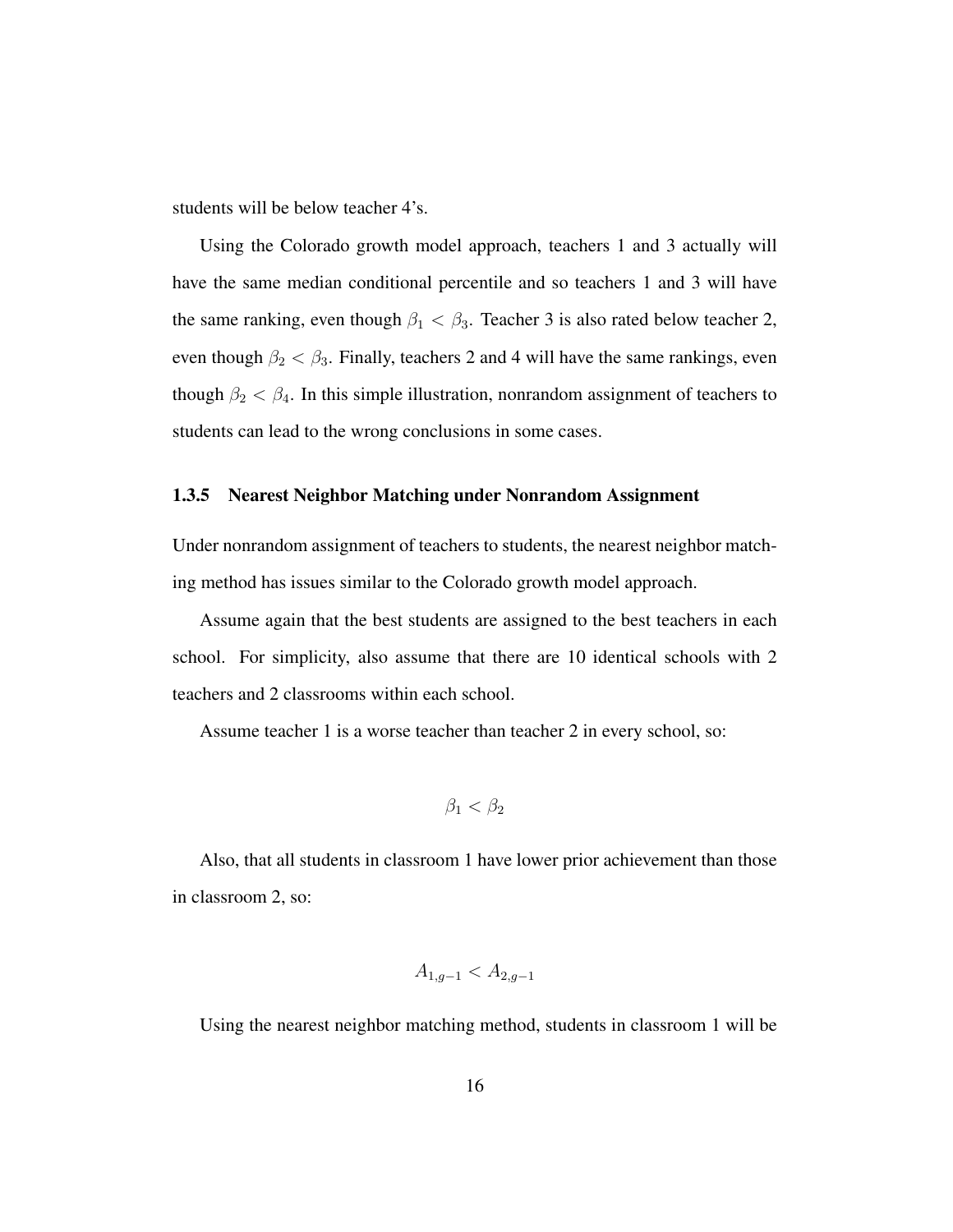matched to students in classroom 1 in the other schools. Students in classroom 2 will be matched to other students in classroom 2 in the other schools.

In this case, assuming that the teachers numbered 1 in all schools have the same effects and that teachers numbered 2 in all schools are also the same and for simplicity that teachers are the only input into education, teacher 1 and 2 in every school will be evaluated as being identical, even though  $\beta_1 < \beta_2$ . This is true since classroom 1 students are only compared with classroom 1 students in other schools who also get the low ability teacher. Similarly for classroom 2 students.

This simple example is meant to illustrate the main point that matching similar students to one another is not enough to guarantee an accurate ranking of teachers under nonrandom assignment in which the best (or worst) teachers are assigned to the best students. If principals are tracking students by ability and assigning the gifted class to the best teacher, then nearest neighbor matching may not work effectively. No partialling out between teachers and students takes place, as it does in the DOLS estimator for instance.

## 2 Simulation

Our data are constructed to represent one elementary grade that normally undergoes standardized testing in a hypothetical district. To mirror the basic structural conditions of an elementary school system for, say, grade 3, we create data sets that contain students nested within teachers nested within schools. Our simple baseline data generating process is as follows: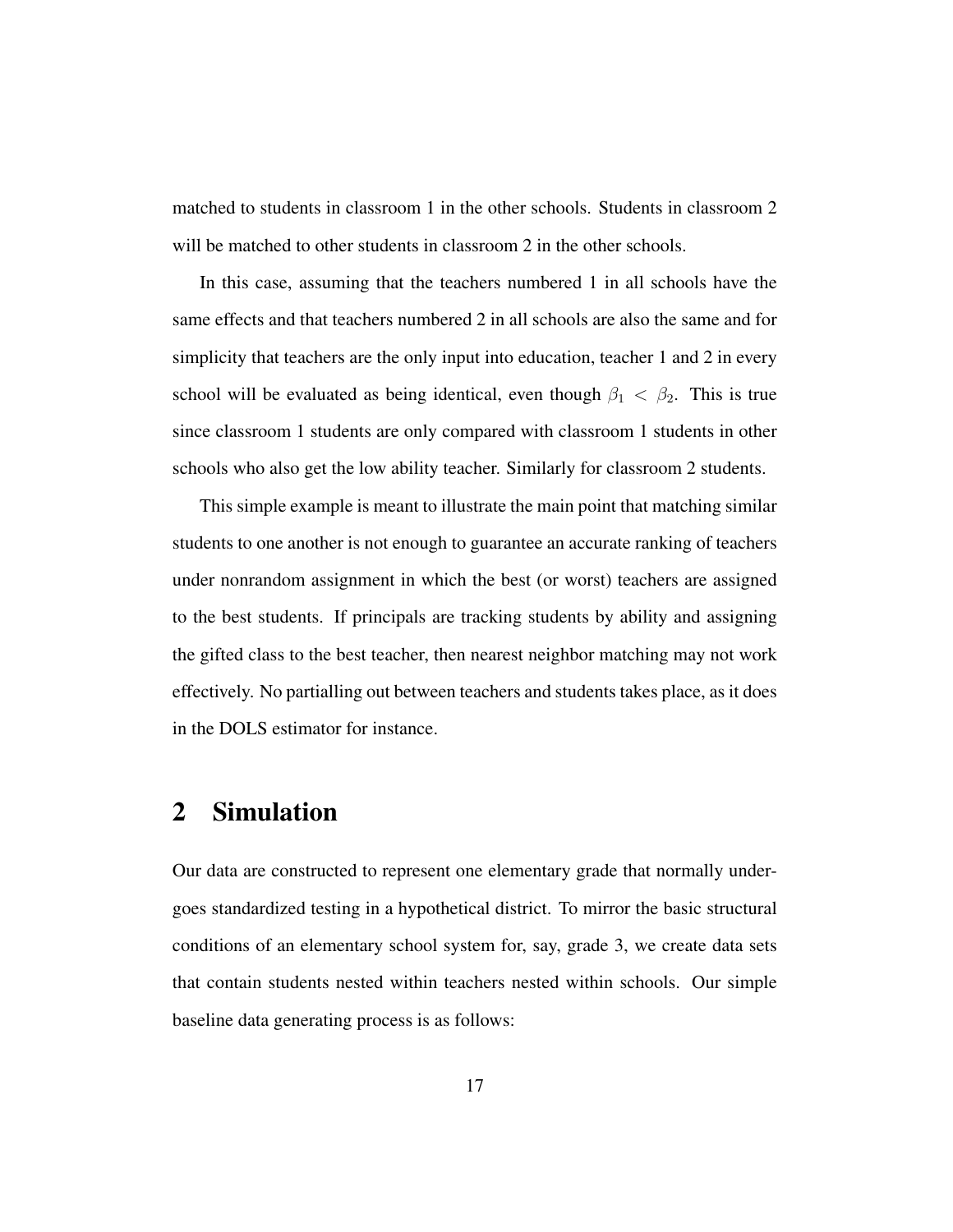$$
A_{i3} = \lambda A_{i2} + \beta_{i3} + c_i + u_{i3}
$$

where  $A_{i2}$  is a baseline score reflecting the subject-specific knowledge of child i entering third grade,  $A_{i3}$  is the achievement score of child i at the end of third grade,  $\lambda$  is a time constant persistence parameter,  $\beta_{i3}$  is the teacher-specific contribution to growth (the true teacher value-added effect),  $c_i$  is a time-invariant child-specific effect, and  $u_{i3}$  is a random deviation for each student. We assume independence of  $u_{i3}$ . We assume that the time-invariant child-specific heterogeneity  $c_i$  is correlated at about 0.5 with the baseline test score  $A_{i2}$ . In the simulations reported in this paper, the random variables  $A_{i2}$ ,  $\beta_{i3}$ ,  $c_i$ , and  $u_{i3}$  are drawn from normal distributions. The standard deviation of the teacher effect is .25, while that of the student fixed effect is .5, and that of the random noise component is 1, each representing approximately 5, 19, and 76 percent of the total variance in gain scores, respectively<sup>8</sup>.

Our data structure has the following characteristics that do not vary across simulation scenarios:

- 10 schools
- 1 grade (3rd grade), with a base score in 2nd grade
- 4 teachers per grade and school (thus 40 teachers overall)

<sup>8</sup>These relativeeffect sizes are based on prior research (e.g. Nye et al. (2004), McCaffrey et al. (2004), and Lockwood et al. (2007)). We changed the relative effect sizes as sensitivity checks and found no substantive differences.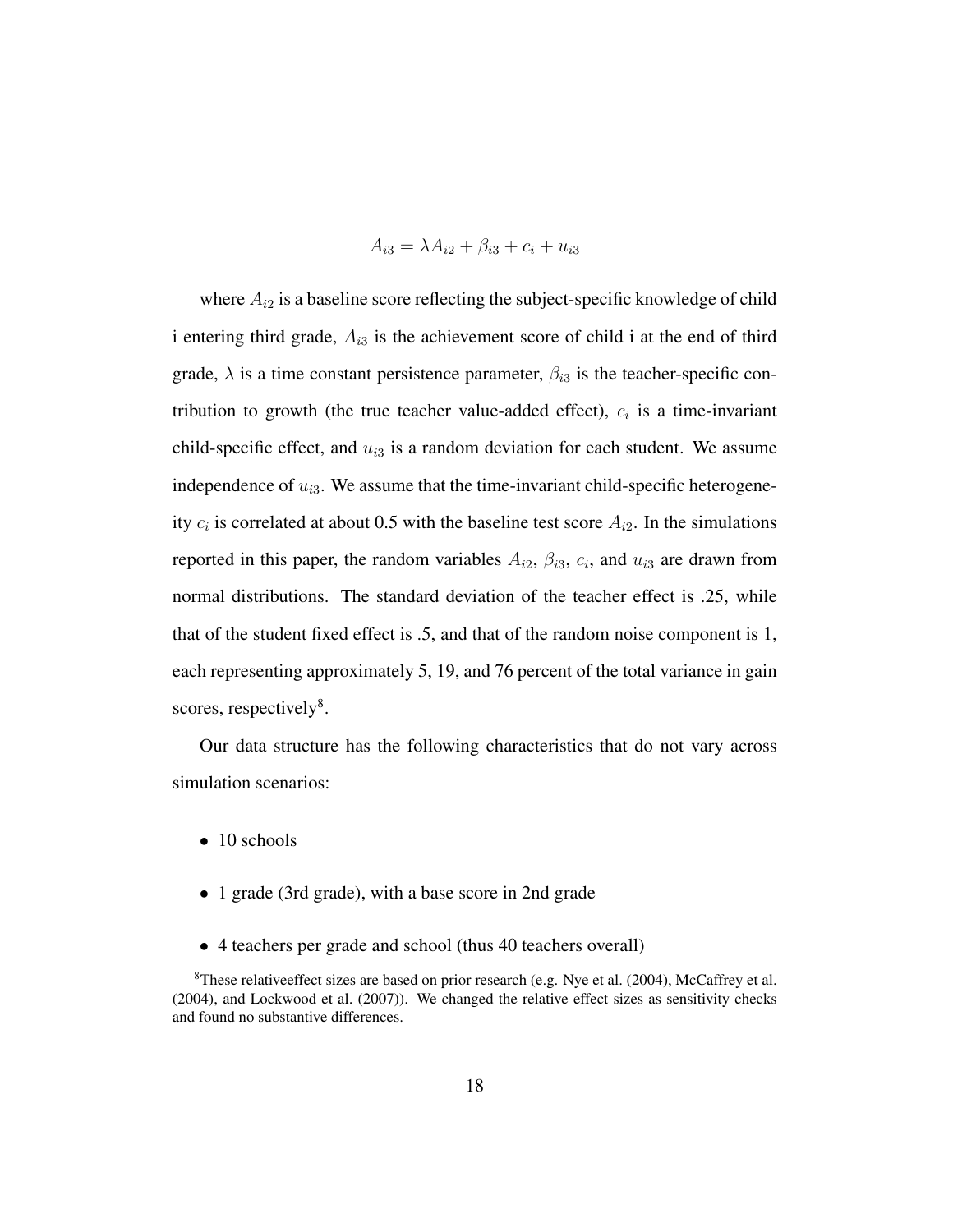- 20 students per classroom
- 4 cohorts of students
- No crossover of students to other schools

To create different scenarios, we vary certain key features: the grouping of students into classes, the assignment of classes of students to teachers within schools, and the amount of decay in prior learning from one period to the next. Students are grouped either randomly or dynamically. In the case of dynamic grouping, students are ordered by their prior year achievement scores and grouped into classrooms. In this scenario, the students with the lowest prior year scores tend to be grouped in classes together, and students with the highest scores tend to be grouped together <sup>9</sup>. Also, there is random assignment and nonrandom assignment of teachers to the classrooms. There are two nonrandom assignment scenarios. The first is positive assignment, where the best teachers are assigned to the highest performing classrooms. The second is negative assignment, where the worst teachers are assigned to the highest performing classes. We vary the amount of persistence in past test scores,  $\lambda$ , in the data generating process. We consider a case with full persistence,  $\lambda = 1$ , and partial persistence,  $\lambda = .5$ . 100 simulation replications are performed for each grouping-assignment-persistence rate combination. Finally, we perform the estimation using achievement scores that are vertically scaled and also using scores that are standardized within grade, which artificially breaks the vertical scaling.

<sup>&</sup>lt;sup>9</sup>There is a small amount of noise built into the assignment process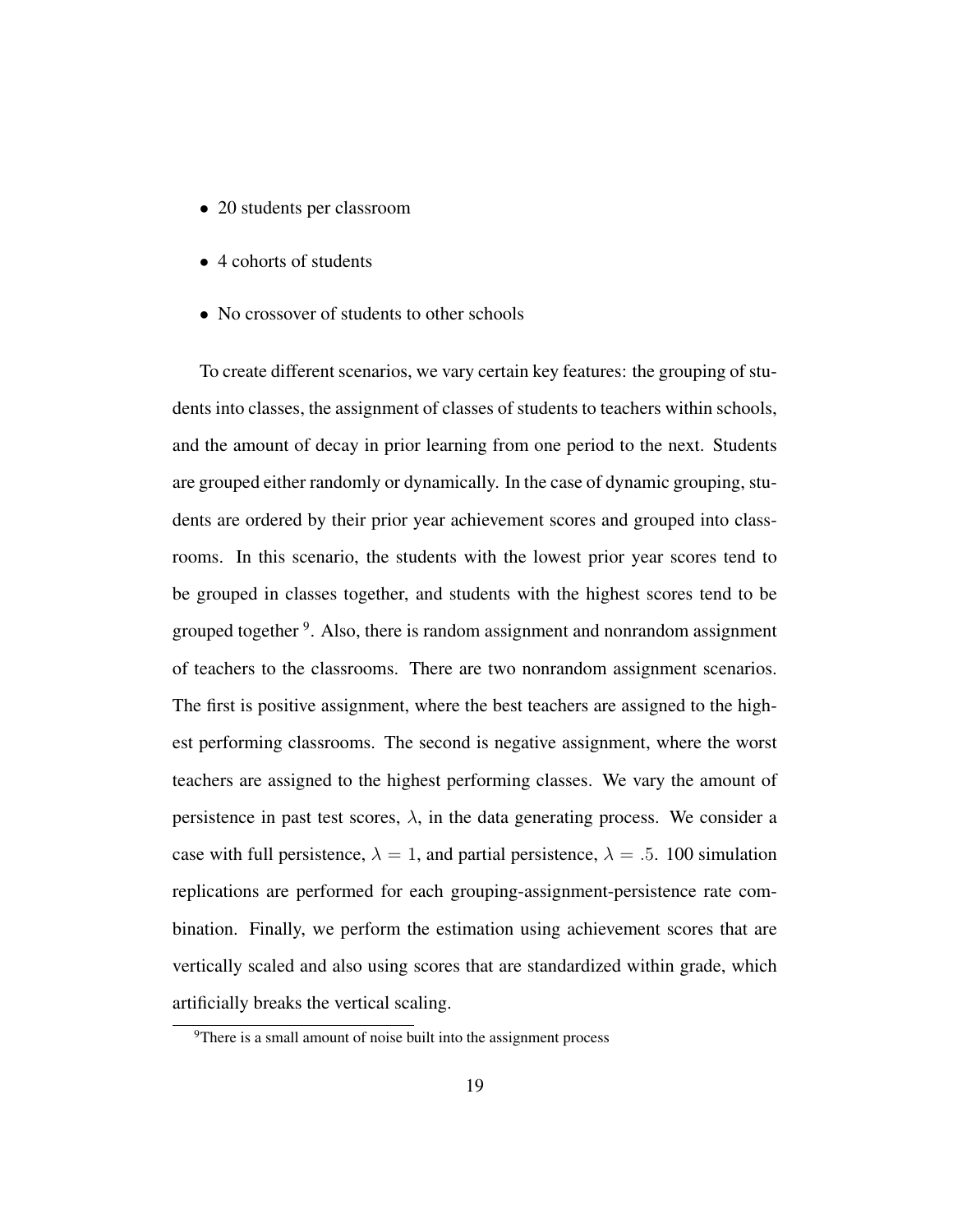#### 2.1 Results

We will begin with the results in which vertically scaled test scores are used to compute the measures. As mentioned before, when test scores are vertically scaled, VAMs have the advantage of being able to estimate how much the average student gained with a given teacher and how much they could have gained with another teacher. This information is not available with the Colorado growth model (CGM) approach or with nearest neighbor matching (NNM) approach. We will present Spearman rank correlations of the estimated teacher effects with the true teacher effects as a measure of performance, since all estimators of teacher performance are capable of ranking teachers. In addition, we will present a measure of misclassification. The measure we choose is the percent of teachers that have a true teacher effect above the 25th percentile that are rated in the bottom 25% using a teacher quality measure.

In the random grouping and random assignment scenario (RG-RA) all of the estimators perform fairly well. The results for  $\lambda$  set to .5 and for  $\lambda$  set to 1 are similar. All three VAMs outperform the growth percentile models, but these latter models still perform reasonably well, with rank correlations around .82 and .85. The misclassification rates are best for DOLS, AR, and OLS-Gain as well, with rates of 6%, 8%, and 8%. The CGM and NNM estimators have a slightly larger misclassification rate of 10% and 9% respectively in the lambda 1 case.

In the case of dynamic grouping coupled with random assignment of groups to teachers (DG-RA) the results are quite similar. The rank correlations for DOLS and AR drop slightly to .87, and the rank correlation for OLS-Gain drops to .83.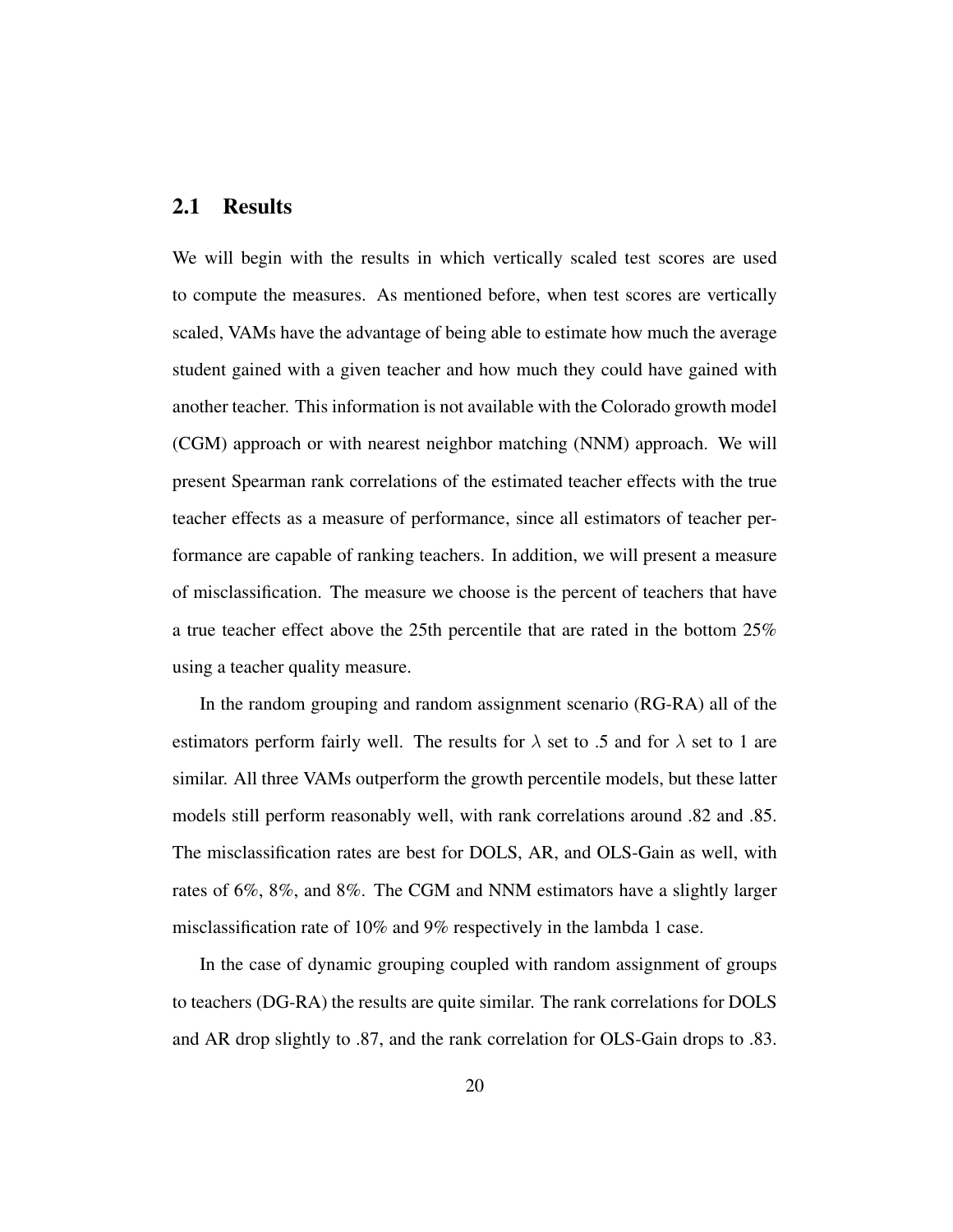The CGM and NNM rank correlations are nearly identical and actually slightly higher for the CGM estimator. The misclassificaiton rates are fairly stable as well.

Once assignment of teachers to students is nonrandom the results change considerably. In the DG-PA scenario, in which students with the highest prior year achievement level tend to be assigned to teachers with the highest value added, the growth percentile estimators perform far worse than DOLS. The DOLS estimator has a rank correlation of .88, whereas the CGM and NNM estimators have rank correlations of .71 and .75 respectively in the  $\lambda = 1$  and  $\lambda = 0.5$  cases. The rank correlation also decreases for AR, which also fails to properly partial out the relationship between teacher and student quality, with a correlation of .78. OLS-Gain performs well in the DG-PA scenario, but poorly in the DG-NA scenario, when lambda is 1. The pattern reverses when lambda is .5. This is due to biases sometimes amplifying the teacher effects, making the teachers with the good teacher effects look even better than they actually are and those that are worse look worse. This has the effect of making the rank correlations strong, even though there is substantial bias. The misclassification rates show a pattern as the rank correlations. DOLS does the best in terms of misclassification, while the CGM and NNM estimators have misclassification rates that increase roughly 2-3 percentage points compared to the random assignment scenarios.

The results for the dynamic grouping with negative assignment (DG-NA) case look similar to those for the DG-PA scenario. DOLS outperforms the AR, CGM, and NNM estimators that do not partial out.

In the case of the standardized test scores, the patterns are largely the same.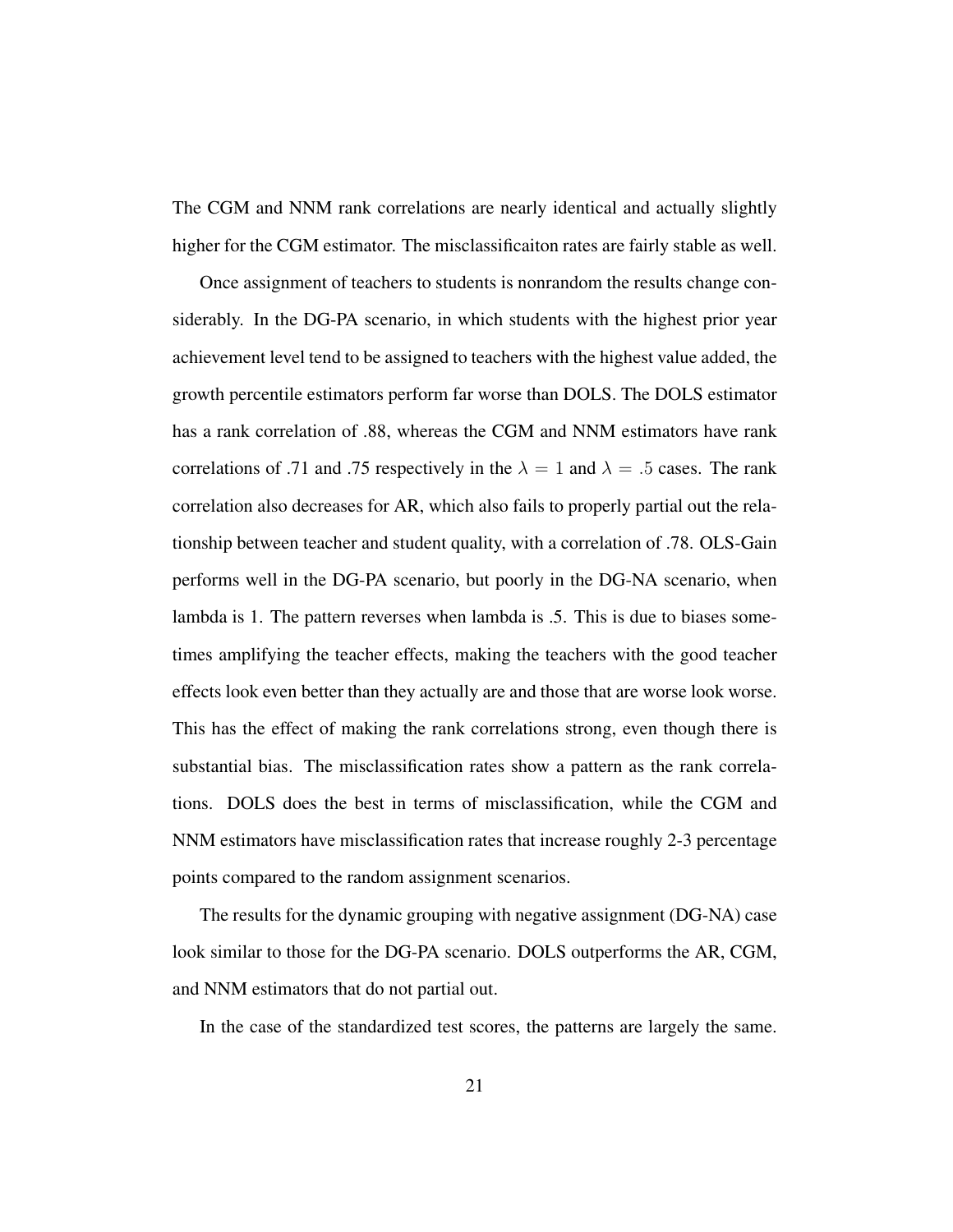In the RG-RA and DG-RA scenarios, DOLS, AR, CGM, and NNM estimators perform similarly with rank correlations in the .82-.87 range. The results in the DG-PA and DG-NA look nearly identical to those in the vertically scaled test scores scenario. DOLS still outperforms the estimators that fail to partial out.

One estimator that is particularly harmed is the OLS-Gain estimator. When scores are standardized, the OLS-Gain estimator, which consists of a regression of gain scores on teacher indicators, performs very poorly under nonrandom assignment.

# 2.2 Simulation with Random Noise Component Drawn from t Distribution with 3 d.f.

One claim that could be made about the Colorado growth model is that the teacher rankings may be more robust to outliers, since the quantile regression estimators used in the ranking method are themselves less affected by outliers. If the distribution is thicker tailed, the Colorado growth model may perform better than the estimators based on OLS. As a robustness check, therefore, we examine the performance of the estimators when the idiosyncratic error term  $u_{i3}$  is drawn from a t distribution with three degrees of freedom. The t distribution with three d.f. has much thicker tails than the normal distribution. Figure 1 in the appendix shows the pdf of the Normal $(0,1)$  pdf and the  $t(3)$  pdf.

Results are reported in table 3. Only results using the vertically scaled test scores are reported. Under random grouping and random assignment (RG-RA)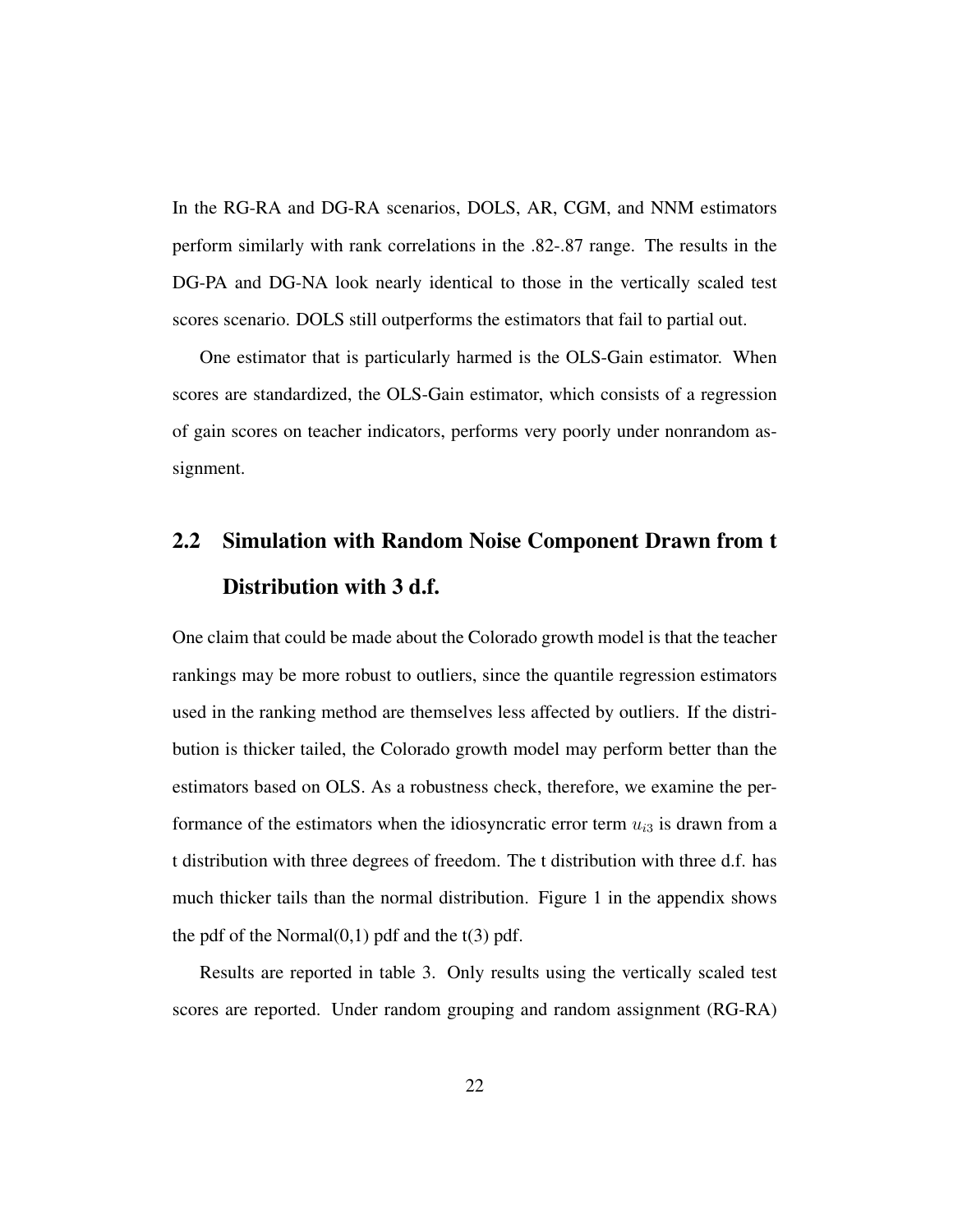the CGM and NNM estimators slightly outperform the value-added estimators. The CGM estimator has a rank correlation of .72, and the NNM estimator has a rank correlation of .73 in the  $\lambda = 1$  case. The value-added estimators have a slightly lower but very similar rank correlation of .71.

Under the dynamic grouping and nonrandom assignment (DG-PA and DG-NA) scenarios, DOLS again outperforms the CGM and NNM estimators that do not properly partial out the relationship between the covariates and the teacher's value-added. The rank correlation for DOLS is .70 and .71 for the DG-PA and DG-NA scenarios in the  $\lambda = 1$  case. The rank correlation for the CGM estimator is .57 and .59 for the DG-PA and DG-NA scenarios, and the rank correlation is .60 and .59 for the NNM estimator.

An important takeaway from this analysis is that there may be cases were using the CGM or NNM estimators is preferable. One case may be when the distribution is thick tailed and there is random grouping and assignment. However, as the simulations show, even in the thick tailed case, nonrandom grouping and assignment still poses a threat to the CGM and NNM estimators.

## 3 Empirical Analysis

In the next section, we examine the correlations between the estimators using real data. A main finding from the simulations was that value-added estimators such as DOLS and the CGM estimator provide similar rankings under random assignment, but somewhat different rankings under nonrandom assignment.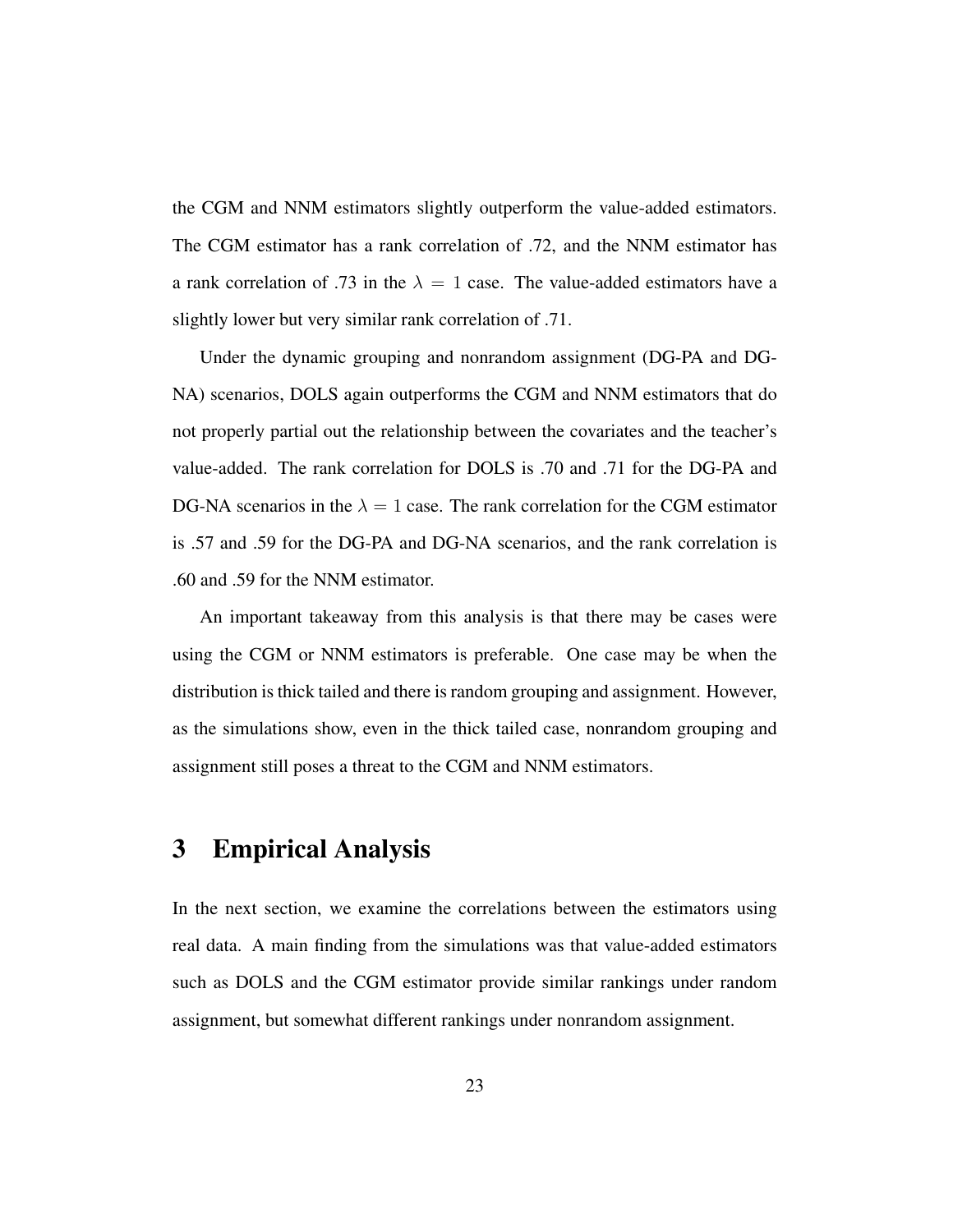Using real data, we find patterns suggesting a similar relationship between DOLS and the Colorado estimator when we compare correlations and classification rates for teachers in schools with little evidence of nonrandom grouping with those using teachers in schools with evidence of nonrandom grouping.

#### 3.1 Data

The data come from an administrative data set in large and diverse anonymous school district. It consists of 215,411 usable student year observations from years 2002-2007 and grades 5 and 6. Student-teacher links are available for valueadded estimation. Also, basic student information, such as demographic, socioeconomic, and special education status, are available. The data include vertically scaled achievement scores in reading and math on a state criterion referenced test. The analysis will focus on value-added for mathematics teachers.

We imposed some restrictions on the data in order to accurately identify the parameters of interest. Students who cannot be linked to a teacher are dropped, as are students linked to more than one teacher in a school year in the same subject. Students in schools with fewer than 20 students are dropped, and students in classrooms with fewer than 12 students are dropped. Students in charter schools are not included in this analysis, since charter schools may employ a set of teachers who are somewhat different from those typically found in public schools. Characteristics of the final data set are reported in Tables 4 and 5.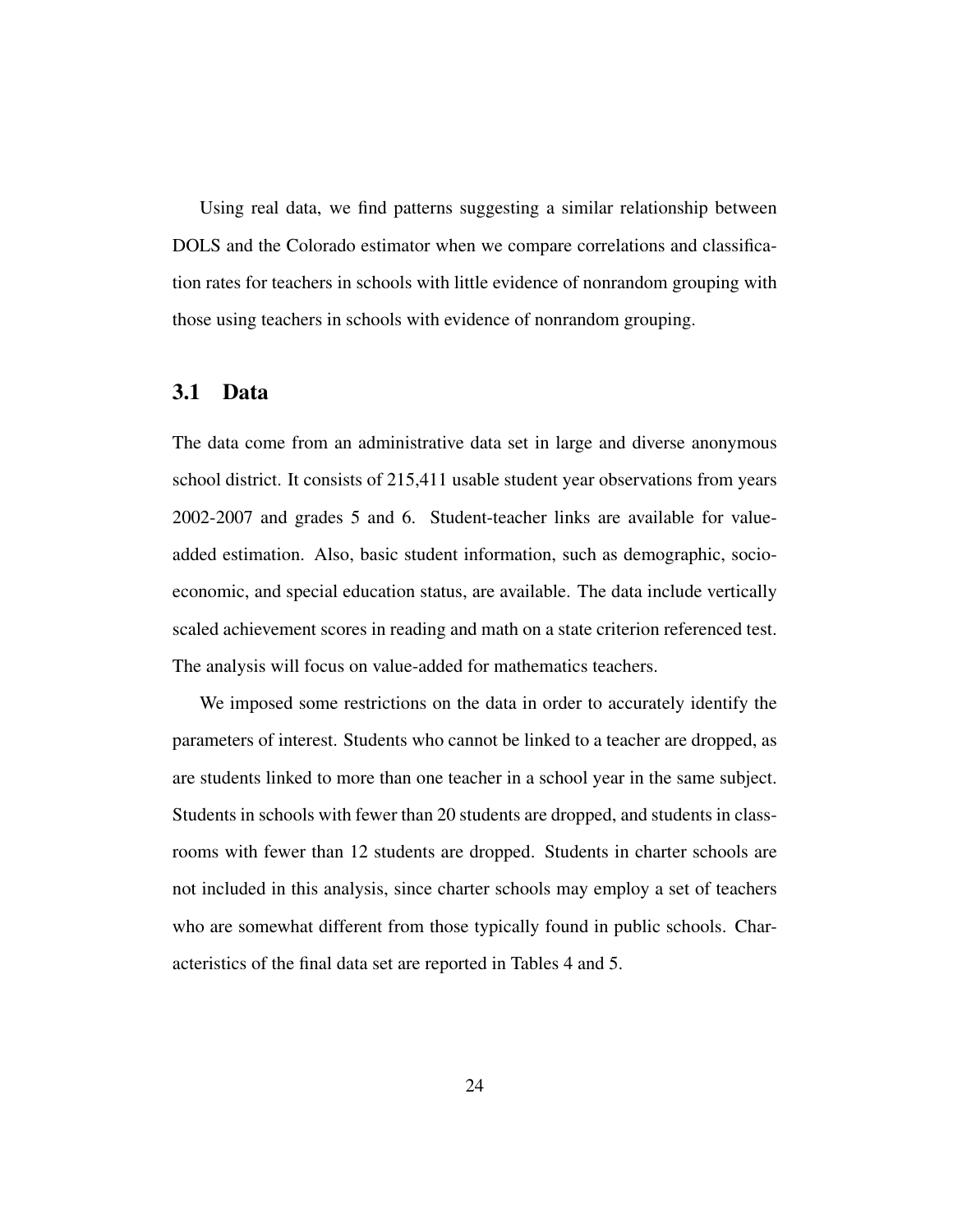#### 3.2 Analysis

The nearest neighbor matching estimator was dropped from the analysis using real data due to computational limitations and because the issues this estimator faces are mirrored in the CGM estimator. Matching each student to 9 other students cannot be done quickly when the data set is  $large^{10}$ , as far as we are aware. Also we use an empirical Bayes estimator of value-added instead of a more simple average residual estimator, since class size does vary substantially in the real data set. In the following only estimates from the DOLS, EB-Lag, OLS-Gain, and Colorado growth model estimators are reported.

The simulation results indicated that in situations where students were dynamically grouped based on prior year test scores and were nonrandomly assigned to teachers the DOLS estimator maintained a strong correlation with the true teacher effect, while the Colorado Growth estimator performed less well. In order to examine whether the Colorado growth model may perform less well in actual data, we performed the test of nonrandom grouping that was performed in Dieterle et al. (2012). The test involved a multinomial logit regression of each student's classroom assignment on the student's prior year test score for each school-grade-year combination in the data. Finding that students' prior year test scores significantly predict their classroom assignment is taken as evidence that nonrandom grouping based on prior test scores occurs in that particular school-grade-year. Since nonrandom grouping is a precondition for nonrandom grouping and assignment, we

 $10$ It will take approximately 76 days to calculate teacher quality measures using the NNM estimator in just one large in the state we examine using a high performance computer.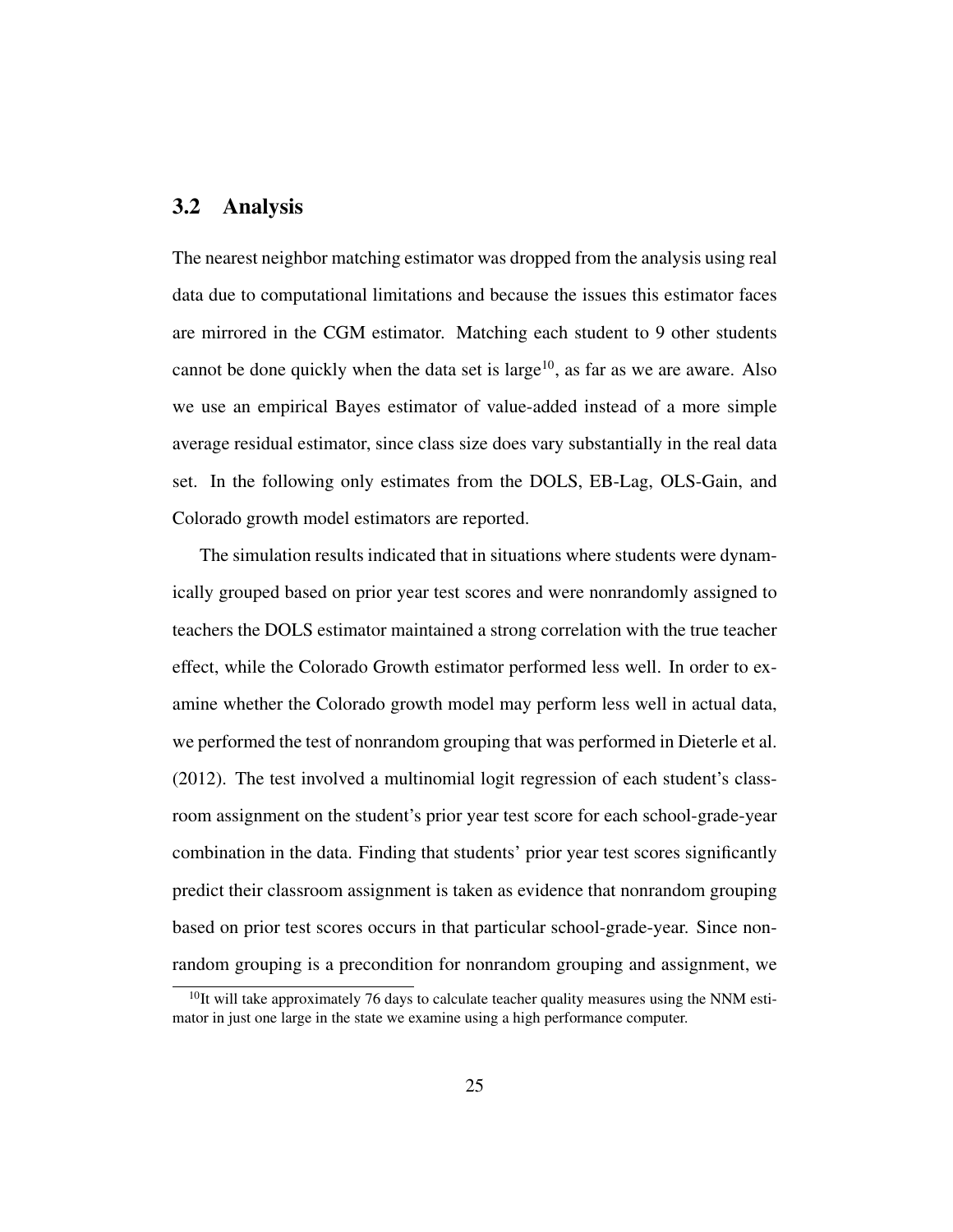focus on teachers in schools that reject the test of random grouping and compare them with teachers in schools that fail to reject. Results are reported in tables 6, 7, and 8.

All value-added models include the student's free-and-reduced price lunch status, English learner status, gender, and indicators for whether the student is black or hispanic. Value-added estimates and the estimates for the Colorado growth model are computed using one year of data $11$ . DOLS and the EB-Lag estimator include two prior years mathematics scores as controls. In the EB-Lag and EB-Gain estimator, the student's class average prior year test score is included as a control for peer effects. The Colorado growth model estimates only include two prior year mathematics scores as controls in the quantile regressions, since this is how the estimator is described in Betebenner  $(2011)^{12}$ .

The correlation between DOLS and the CGM using one year of data<sup>13</sup> is .713 in the real data. This correlation is appreciably smaller than the correlation between DOLS and the EB-Lag (.96), OLS-Gain (.87), and EB-Gain (.94) estimators.

When the sample of teachers is broken into those teachers in school-gradeyears where we find evidence of nonrandom grouping and those in school-grade-

<sup>&</sup>lt;sup>11</sup>We have also examined the correlations when we pool across years. All correlations across estimators are higher than when only one year of data is used. We speculate that this is driven by greater precision using pooled data.

 $12$ As a sensitivity check we also estimate the CGM rankings by also including the other student demographics. In another sensitivity check, we also estimate the value-added models using only previous test scores as controls. This somewhat alters the correlations, but the main patterns described below still hold

 $13$ Two prior years of test scores are included. We mean that each teacher quality measure is estimated cohort by cohort.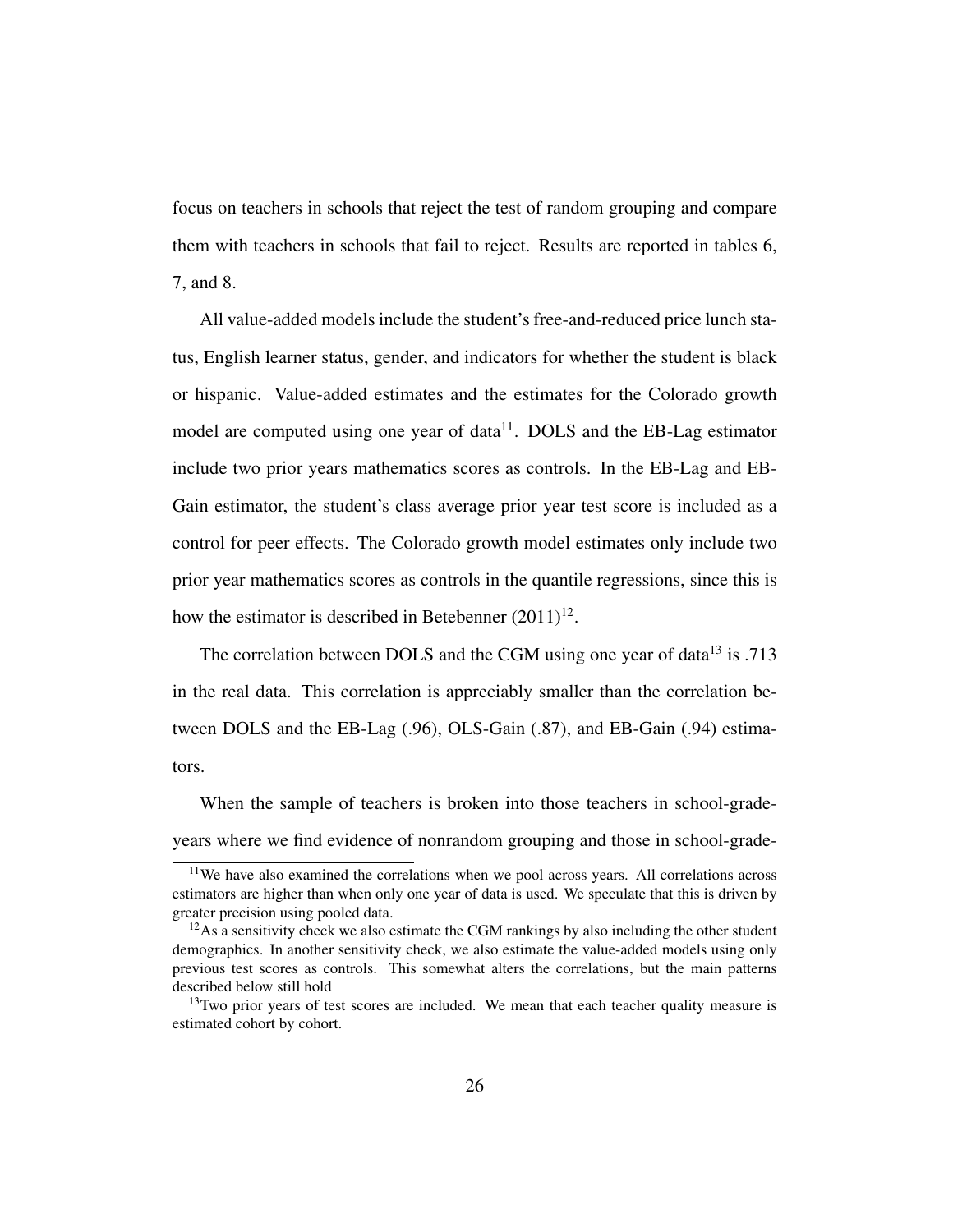years where we do not, we see a pattern that accords with the pattern seen in the simulation. The correlation between DOLS and the CGM estimator, found in table 7, is .695 in school-grade-years with nonrandom grouping and .746 in schoolgrade-years where we can't reject the hypothesis of random grouping, in table 8. The correlations between DOLS and OLS-Gain, as well as the EB estimators, changes slightly when comparing the nonrandom and random grouping schoolgrade-years, rising from .842 to .917 for OLS-Gain and from .953 to .973 for EB-Lag. This again is similar to what took place in the simulations.

As another check we examine a measure of disagreement between the estimators in terms of who is classified in the bottom 25% of teachers. We calculate the fraction of teachers rated in the bottom 25% using one estimator that are not rated in the bottom 25% using the other estimators. Results are reported in tables 9 to 11. Similar to the pattern indicated by the rank correlations, there is less disagreement between the estimators in the cases of schools with little evident of nonrandom grouping. The fraction of teachers rated in the bottom 25% using the DOLS estimator not rated in the bottom 25% using the CGM estimator is .36 in nonrandom grouping schools and .32 in random grouping schools.

# 4 Conclusions

In this paper, we compare commonly used value-added estimators to two alternative estimators that have been proposed: the Colorado growth model approach and the nearest neighbor matching estimator.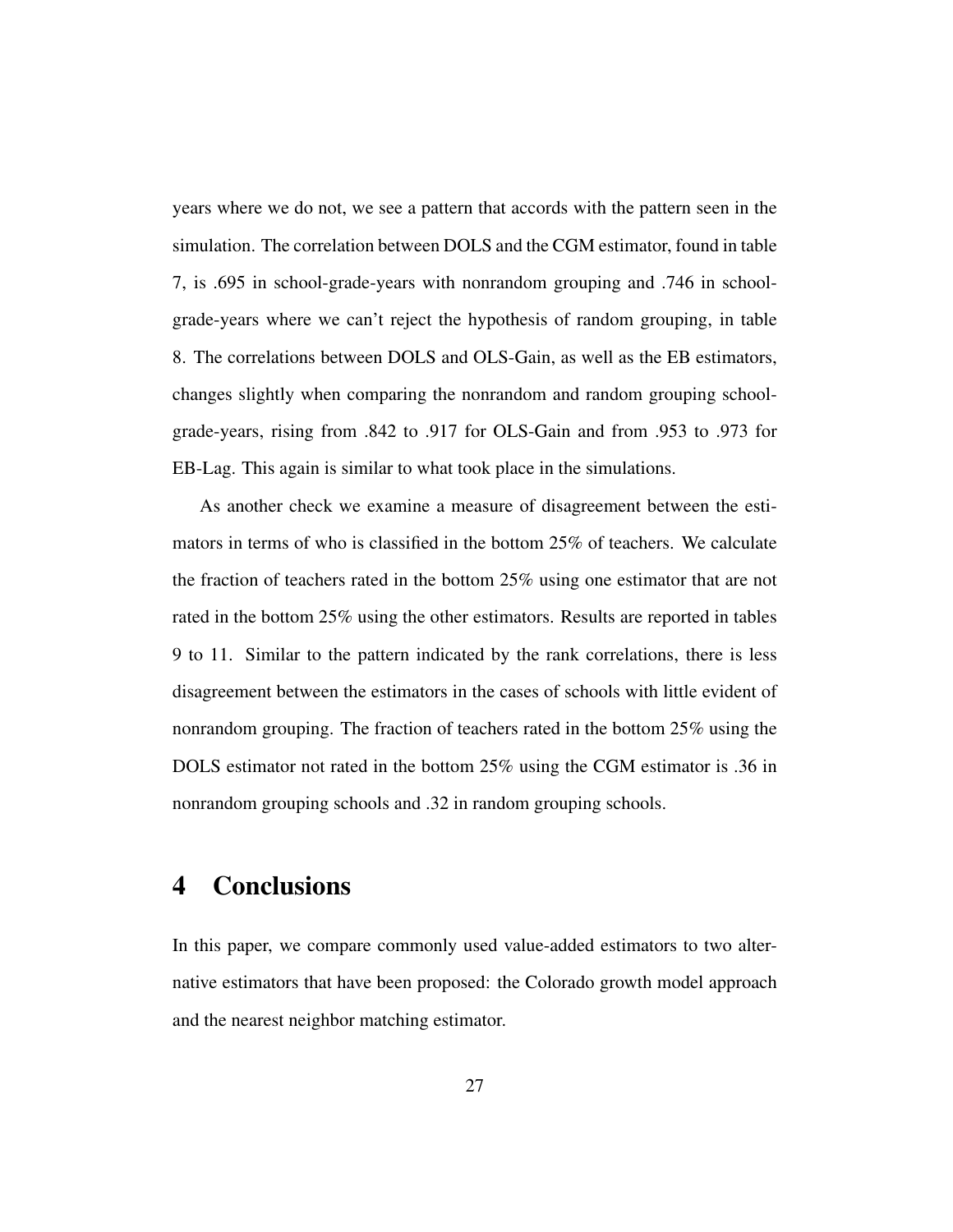Simulation evidence indicates that the performance of these estimators depends on how students are grouped and assigned to teachers. In cases where students are nonrandomly grouped based on prior year test scores and nonrandomly assigned to teachers, the Colorado growth model and nearest neighbor estimators perform poorly compared with the DOLS estimator, which partials out the relationship between student's prior year achievement and the teacher assignment. The DOLS estimator is also robust to the case where vertically scaled test scores are not used.

The performance of the estimators also depends to some extent on the distribution of the error term in the achievement model. When a fatter tailed t distribution with 3 d.f. is used for the error term, DOLS and the other value-added estimators perform worse than the Colorado growth model and nearest neighbor matching approacher, but only slightly so. In this case, DOLS still outperforms the Colorado growth model and nearest neighbor matching estimators when there is nonrandom grouping and assignment.

Additionally, we compare the estimators using actual data. The patterns of divergence between DOLS and the growth model approach when there is nonrandom grouping and assignment uncovered in the simulations are also detected when we divide the sample into teacher in schools with evidence of nonrandom grouping versus teachers in schools in which grouping is fairly random.

This paper provides evidence that nonrandom grouping and assignment can negatively affect the popular Colorado growth modeling approach, as well as other growth percentile models such as the nearest neighbor matching approach.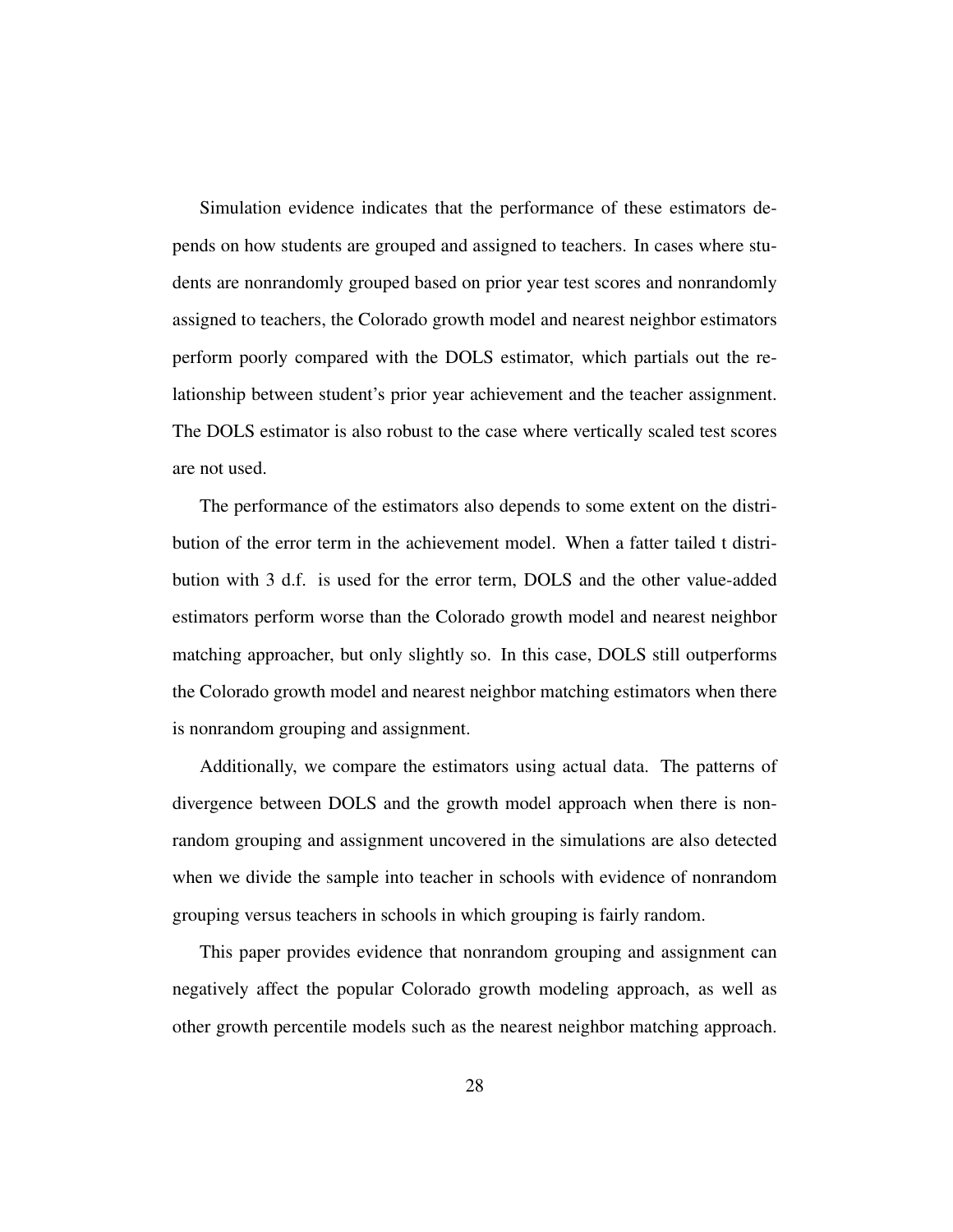Care should be used by practitioners and researchers in evaluating teachers using these approaches when nonrandom grouping and assignment occurs in the school system. More generally, estimators that do not partial out teacher effects–not only growth models, but also value-added models that are relatively descriptive in nature–are less equipped to disentangle true teacher contributions to student achievement from other source of achievement than those that partial out these effects.

## References

- Aaronson, Daniel, Lisa Barrow, and William Sander, "Teachers and student achievement in the Chicago public high schools," *Journal of Labor Economics*, 2007, *25* (1), 95–135.
- Barlevy, Gadi and Derek Neal, "Pay for percentile," Technical Report, National Bureau of Economic Research 2011.
- Betebenner, D, "Norm-and Criterion-Referenced Student Growth," *Educational Measurement: Issues and Practice*, 2009, *28* (4), 42–51.
- Betebenner, Damian W, "A technical overview of the student growth percentile methodology: Student growth percentiles and percentile growth projections/trajectories. The National Center for the Improvement of Educational Assessment," 2011.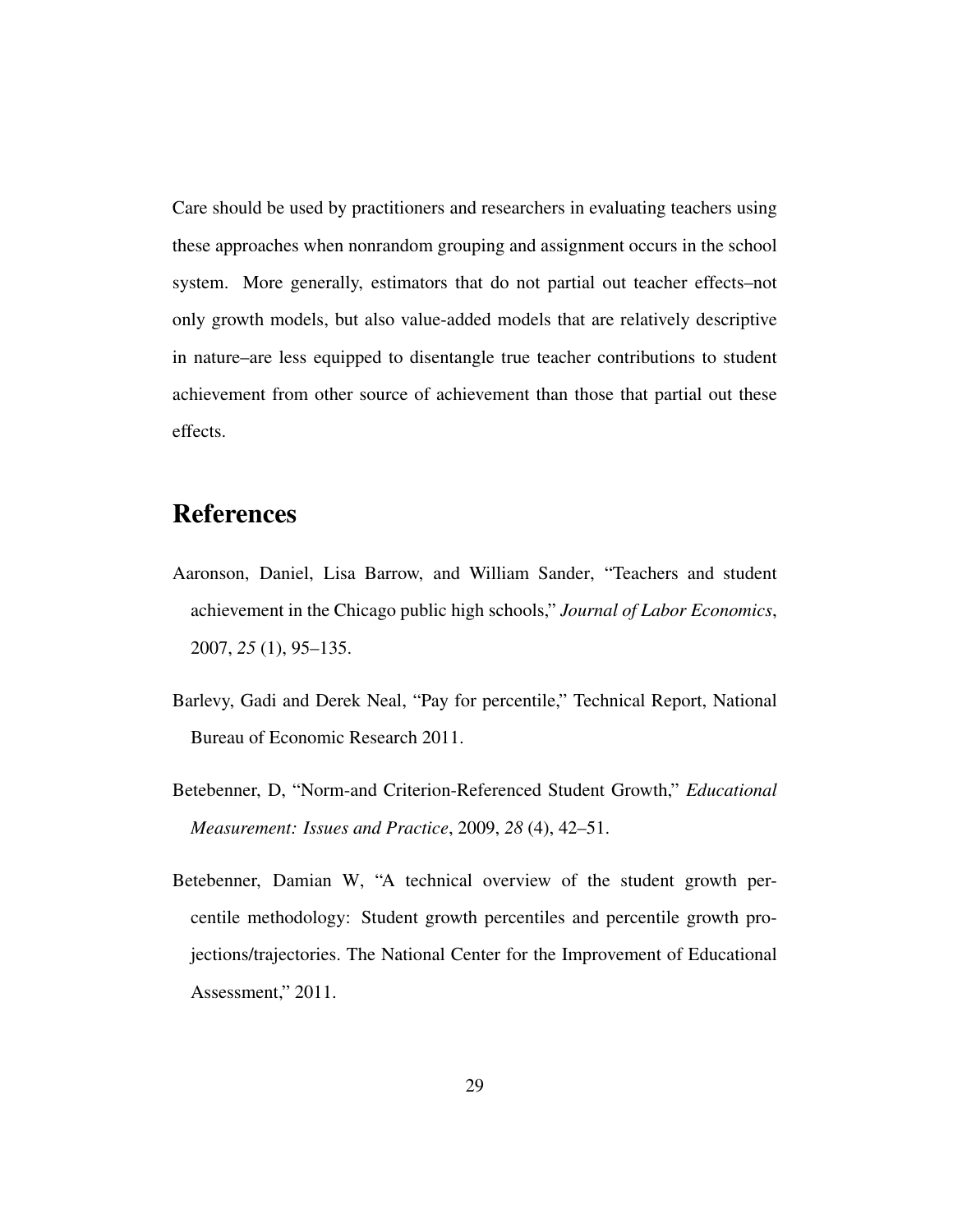- , "Growth, standards, and accountability," *GJ Cizek, Setting Performance Standards: Foundations, Methods & Innovations*, 2012, pp. 439–450.
- Dieterle, Steven G, Cassandra Guarino, Mark D Reckase, and Jeffrey M Wooldridge, "How do Principals Assign Students to Teachers? Finding Evidence in Administrative Data and the Implications for Value-added," *Michigan State Education Policy Center*, 2012.
- Ehlert, Mark, Cory Koedel, Eric Parsons, and Michael J. Podgursky, "The Sensitivity of Value-Added Estimates to Specification Adjustments: Evidence From School- and Teacher-Level Models in Missouri," *Statistics and Public Policy*, 2013, *1* (1), 19–27.
- Fryer, Roland G, Steven D Levitt, John List, and Sally Sadoff, "Enhancing the efficacy of teacher incentives through loss aversion: A field experiment," Technical Report, National Bureau of Economic Research 2012.
- Goldhaber, Dan, Joe Walch, and Brian Gabele, "Does the Model Matter? Exploring the Relationship Between Different Student Achievement-Based Teacher Assessments," *Statistics and Public Policy*, 2013, *1* (1), 28–39.
- Guarino, Cassandra M, Michelle Maxfield, Mark D Reckase, Paul Thompson, and Jeffrey M Wooldridge, "An Evaluation of Empirical Bayes Estimation of Value-Added Teacher Performance Measures," *Michigan State Education Policy Center*, 2012.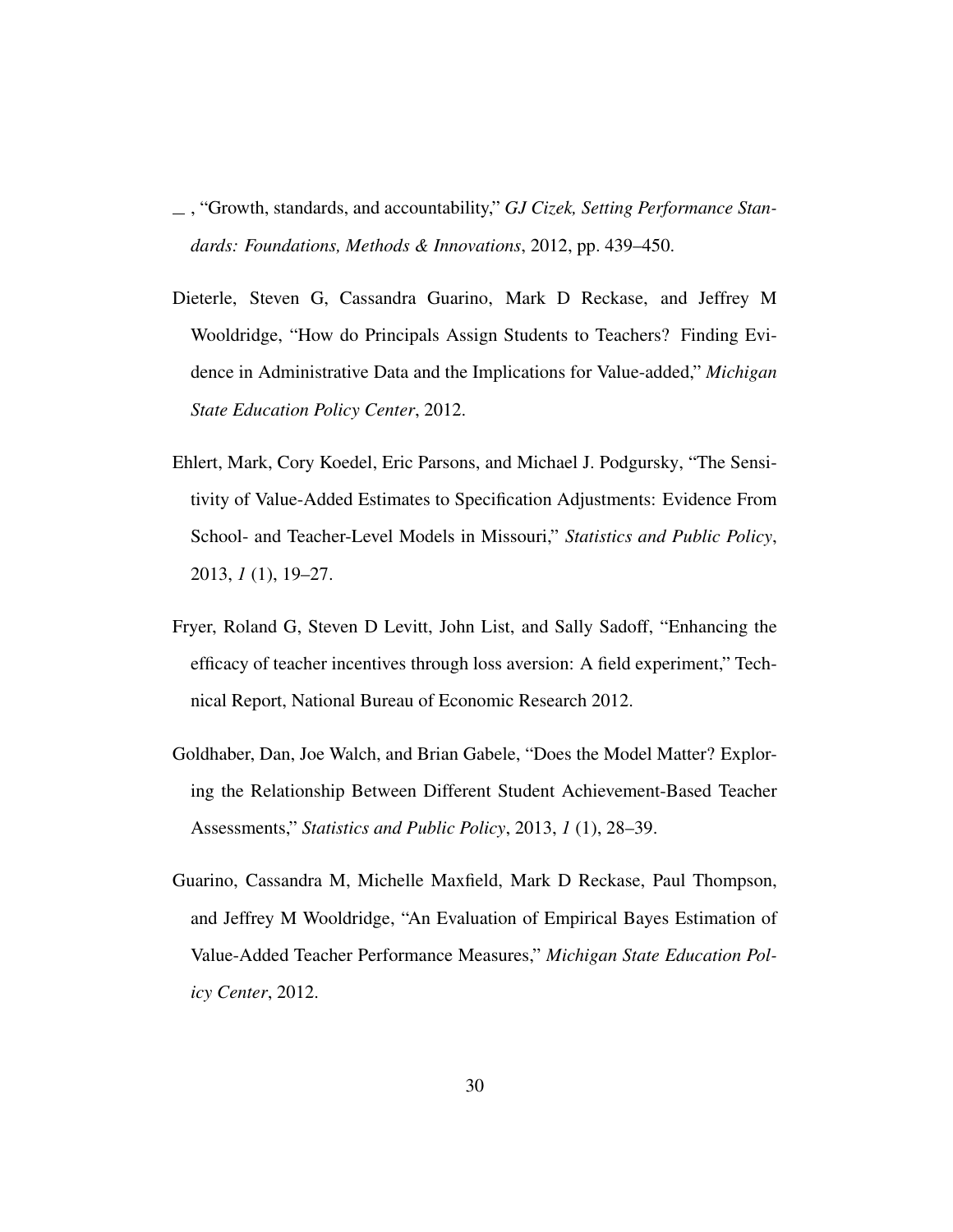- Guarino, Cassandra Marie, Mark D Reckase, and Jeffrey M Wooldridge, "Can Value-Added Measures of Teacher Performance Be Trusted?," *Michigan State University Education Policy Center*, 2012, (Working Paper 18).
- Hanushek, Eric A, "Conceptual and empirical issues in the estimation of educational production functions," *Journal of human Resources*, 1979, pp. 351–388.
- Harris, Douglas, Tim Sass, and Anastasia Semykina, "Value-added models and the measurement of teacher productivity," 2011.
- Jacob, Brian A and Lars Lefgren, "Can principals identify effective teachers? Evidence on subjective performance evaluation in education," *Journal of Labor Economics*, 2008, *26* (1), 101–136.
- Kane, Thomas J and Douglas O Staiger, "The promise and pitfalls of using imprecise school accountability measures," *The Journal of Economic Perspectives*, 2002, *16* (4), 91–114.
- $\mu$  and  $\mu$ , "Estimating teacher impacts on student achievement: An experimental evaluation," Technical Report, National Bureau of Economic Research 2008.
- Koenker, Roger and Kevin F. Hallock, "Quantile Regression," *The Journal of Economic Perspectives*, 2001.
- Lockwood, JR, Daniel F McCaffrey, Laura S Hamilton, Brian Stecher, Vi-Nhuan Le, and José Felipe Martinez, "The Sensitivity of Value-Added Teacher Effect Estimates to Different Mathematics Achievement Measures," *Journal of Educational Measurement*, 2007, *44* (1), 47–67.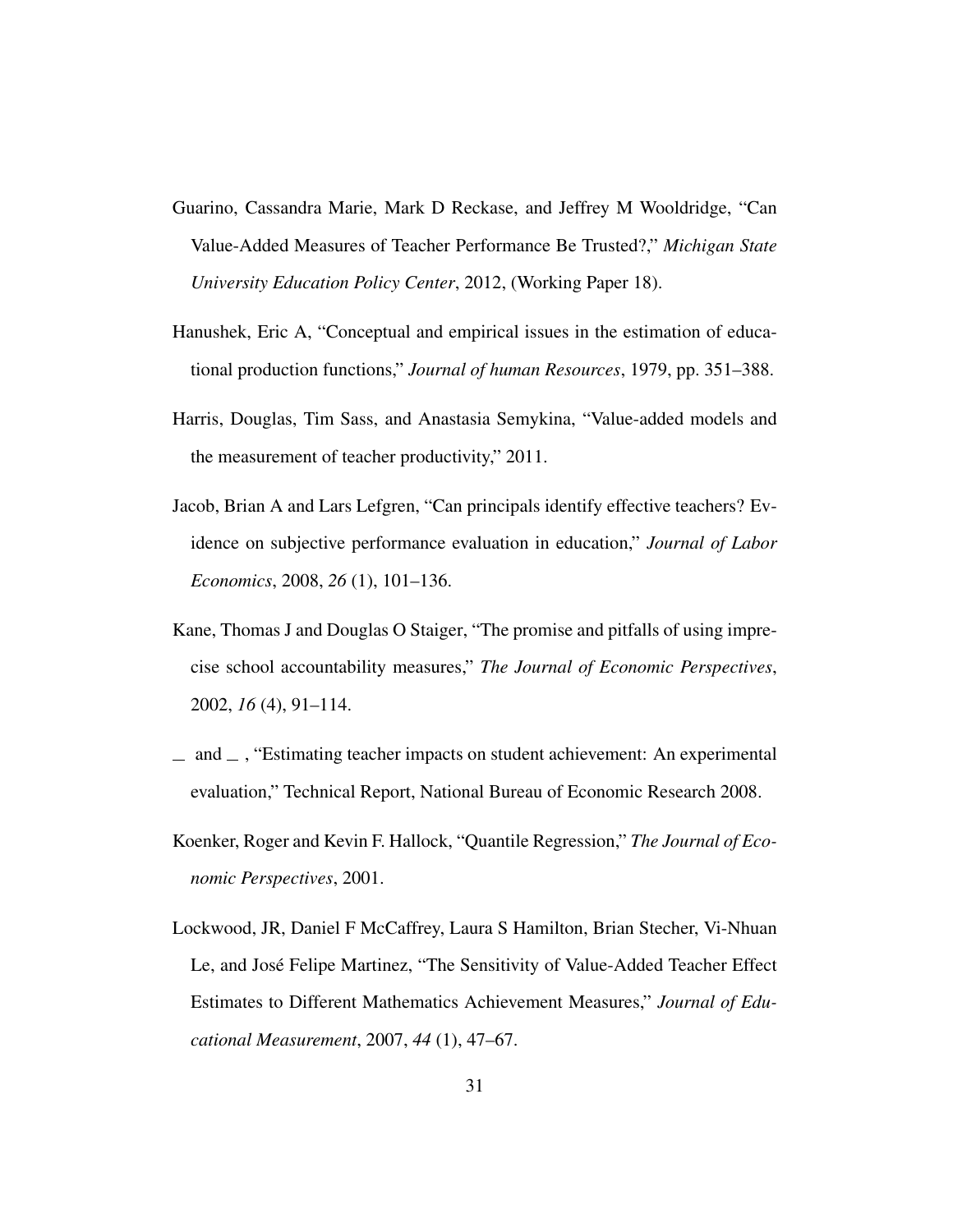- McCaffrey, Daniel F, JR Lockwood, Daniel Koretz, Thomas A Louis, and Laura Hamilton, "Models for value-added modeling of teacher effects," *Journal of educational and behavioral statistics*, 2004, *29* (1), 67–101.
- Morris, Carl N, "Parametric empirical Bayes inference: theory and applications," *Journal of the American Statistical Association*, 1983, *78* (381), 47–55.
- Nye, Barbara, Spyros Konstantopoulos, and Larry V Hedges, "How large are teacher effects?," *Educational evaluation and policy analysis*, 2004, *26* (3), 237–257.
- Rothstein, Jesse, "Teacher quality in educational production: Tracking, decay, and student achievement," *The Quarterly Journal of Economics*, 2010, *125* (1), 175–214.
- Todd, Petra E and Kenneth I Wolpin, "On the specification and estimation of the production function for cognitive achievement\*," *The Economic Journal*, 2003, *113* (485), F3–F33.
- Wooldridge, Jeffrey M., *Econometric Analysis of Cross Section and Panel Data*, MIT Press, 2010.
- Wright, S Paul, John T White, William L Sanders, and June C Rivers, "SAS <sup>R</sup> EVAAS <sup>R</sup> statistical models," *SAS White Paper*, 2010.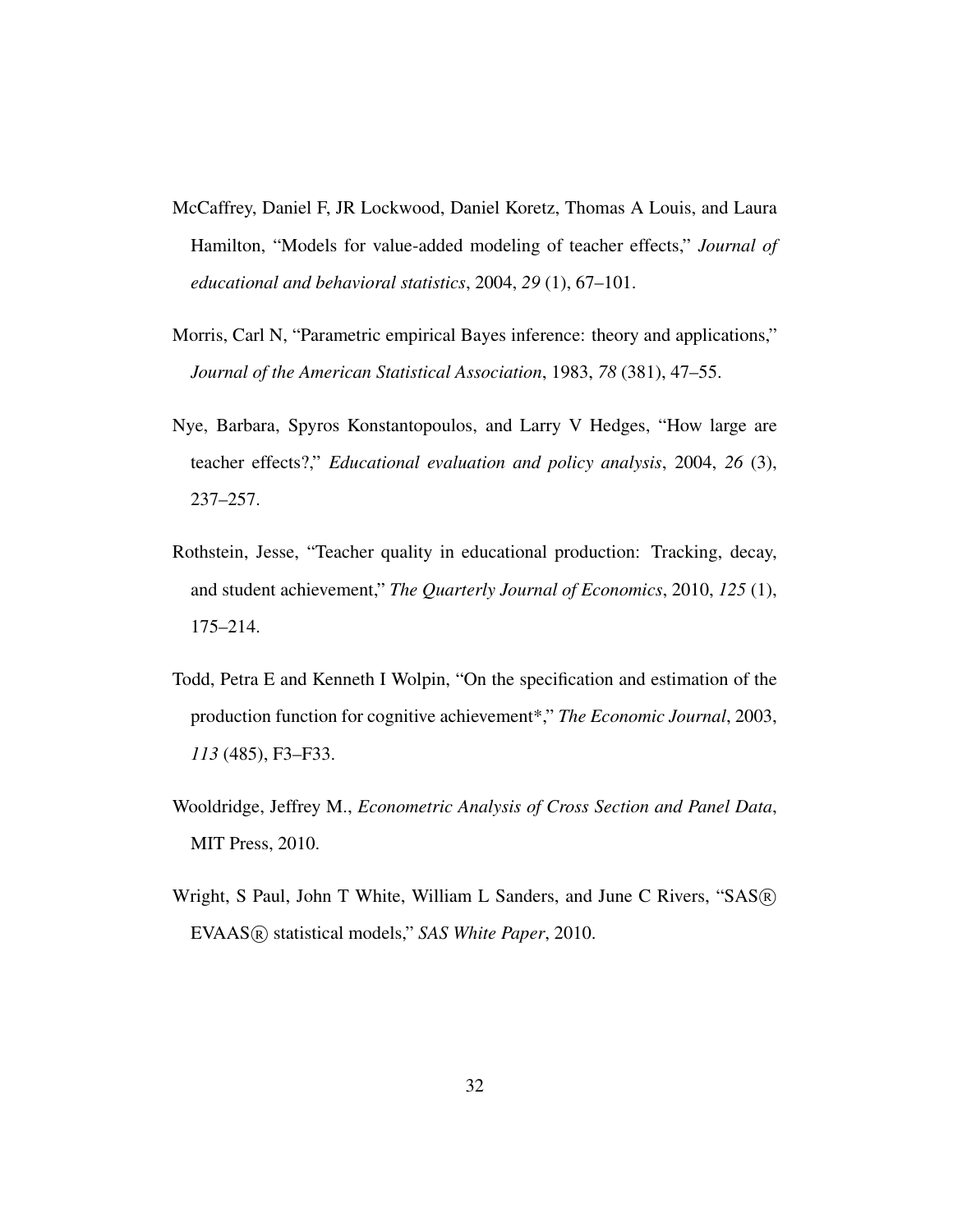

Comparison of normal to t with 3 d.f.

5 Appendix of Tables and Figures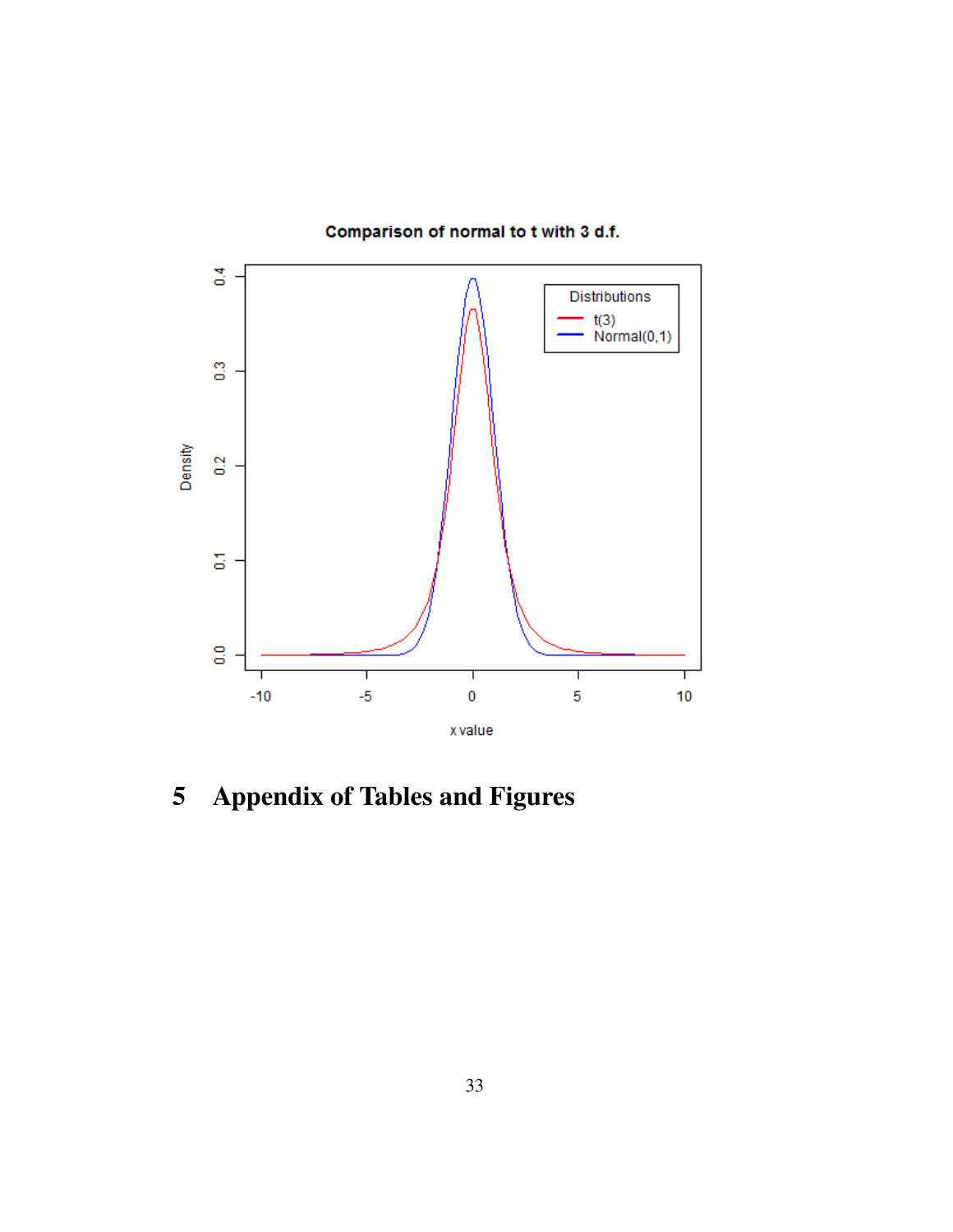Table 1: Results from 100 replications. Normal(0,1) Errors. Row 1: Average rank correlation Row 2: Percentage of teachers above bottom 25% in true effect misclassified in bottom 25%

### Estimator DOLS AR/EB-Lag OLS-Gain CGM NNM Corr DOLS/CGM

| <b>Assign Mech</b> |       | $\lambda = 1$ Vertically Scaled Test Scores |        |        |        |     |
|--------------------|-------|---------------------------------------------|--------|--------|--------|-----|
| <b>RG-RA</b>       | 0.88  | 0.88                                        | 0.87   | 0.82   | 0.85   | .93 |
|                    | $6\%$ | 8%                                          | 8%     | 10%    | $9\%$  |     |
| <b>DG-RA</b>       | 0.87  | 0.87                                        | 0.83   | 0.83   | 0.85   | .93 |
|                    | $7\%$ | $8\%$                                       | $9\%$  | $9\%$  | $9\%$  |     |
| <b>DG-PA</b>       | 0.88  | 0.78                                        | 0.91   | 0.71   | 0.75   | .87 |
|                    | $7\%$ | $11\%$                                      | $7\%$  | $12\%$ | $12\%$ |     |
| DG-NA              | 0.87  | 0.77                                        | 0.52   | 0.71   | 0.72   | .87 |
|                    | 8%    | $10\%$                                      | $16\%$ | $12\%$ | $12\%$ |     |

#### $\lambda = 1$  Standardized Test Scores

| <b>RG-RA</b> | 0.88 | 0.88   | 0.86    | 0.82  | 0.85  | .93 |
|--------------|------|--------|---------|-------|-------|-----|
|              | 8%   | 8%     | 8%      | $9\%$ | $9\%$ |     |
| <b>DG-RA</b> | 0.87 | 0.87   | 0.76    | 0.83  | 0.85  | .93 |
|              | 7%   | 8%     | 10%     | $9\%$ | $9\%$ |     |
| DG-PA        | 0.88 | 0.78   | $-0.11$ | 0.71  | 0.75  | .87 |
|              | 8%   | $11\%$ | 27%     | 12%   | 12%   |     |
| <b>DG-NA</b> | 0.87 | 0.77   | 0.91    | 0.71  | 0.72  | .87 |
|              | 7%   | 10%    | 7%      | 12%   | 12%   |     |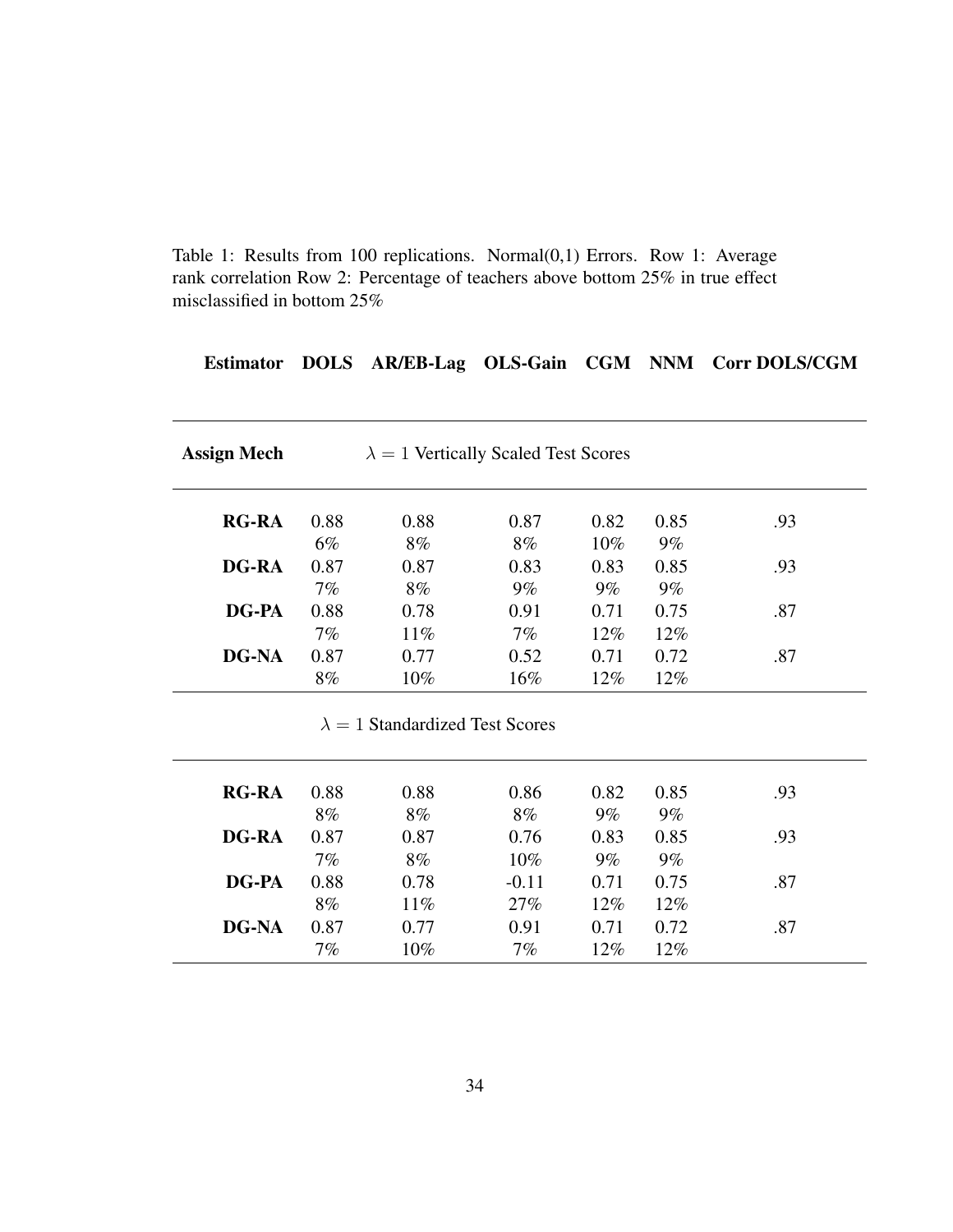Table 2: Results from 100 replications. Normal(0,1) errors. Row 1: Average rank correlation Row 2: Percentage of teachers above bottom 25% in true effect misclassified in bottom 25%

#### Estimator DOLS AR/EB-Lag OLS-Gain CGM NNM Corr DOLS/CGM

| <b>Assign Mech</b> | $\lambda = .5$ Vertically Scaled Test Scores |        |       |        |        |     |  |  |
|--------------------|----------------------------------------------|--------|-------|--------|--------|-----|--|--|
| <b>RG-RA</b>       | 0.88                                         | 0.88   | 0.87  | 0.82   | 0.85   | .93 |  |  |
|                    | 8%                                           | 8%     | 8%    | $10\%$ | $9\%$  |     |  |  |
| <b>DG-RA</b>       | 0.87                                         | 0.87   | 0.83  | 0.83   | 0.85   | .93 |  |  |
|                    | $7\%$                                        | $8\%$  | $9\%$ | $9\%$  | $9\%$  |     |  |  |
| <b>DG-PA</b>       | 0.88                                         | 0.78   | 0.53  | 0.71   | 0.75   | .87 |  |  |
|                    | 8%                                           | $11\%$ | 17%   | $12\%$ | $12\%$ |     |  |  |
| <b>DG-NA</b>       | 0.87                                         | 0.77   | 0.91  | 0.71   | 0.72   | .87 |  |  |
|                    | 7%                                           | $10\%$ | 7%    | 12%    | 12%    |     |  |  |

 $\lambda = .5$  Standardized Test Scores

| <b>RG-RA</b> | 0.88 | 0.88   | 0.85    | 0.82  | 0.85  | .93 |
|--------------|------|--------|---------|-------|-------|-----|
|              | 8%   | 8%     | $9\%$   | 9%    | $9\%$ |     |
| <b>DG-RA</b> | 0.87 | 0.87   | 0.69    | 0.83  | 0.85  | .93 |
|              | 7%   | 7%     | 12%     | $9\%$ | $9\%$ |     |
| DG-PA        | 0.88 | 0.78   | $-0.33$ | 0.71  | 0.75  | .87 |
|              | 8%   | $11\%$ | 30%     | 12%   | 12%   |     |
| <b>DG-NA</b> | 0.88 | 0.77   | 0.89    | 0.72  | 0.73  | .87 |
|              | 7%   | 10%    | 8%      | 12%   | 12%   |     |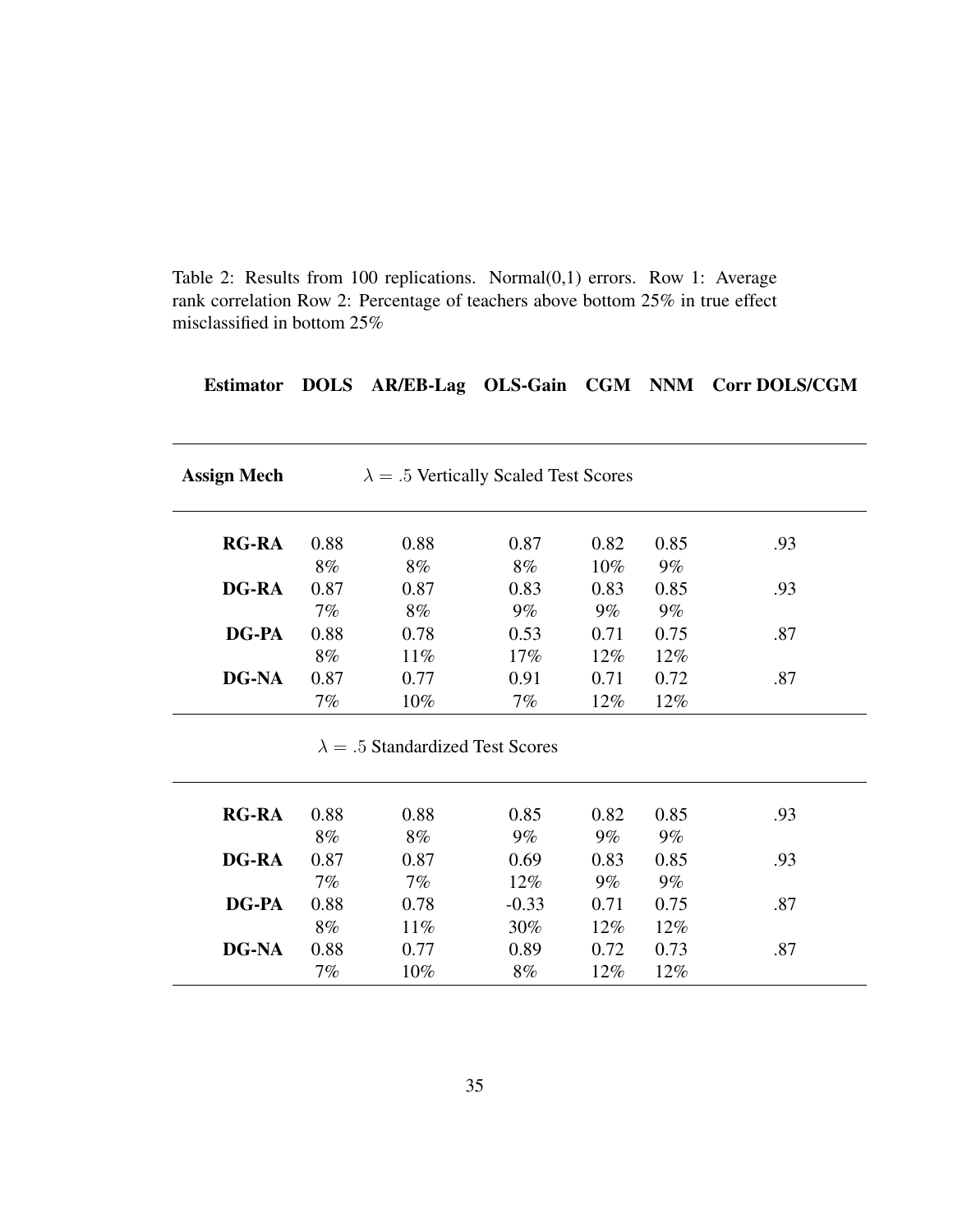Table 3: Results from 100 replications. Errors have t distribution with 3 d.f. Row 1: Average rank correlation Row 2: Percentage of teachers above bottom 25% in true effect misclassified in bottom 25%

### Estimator DOLS AR/EB-Lag OLS-Gain CGM NNM Corr DOLS/CGM

| <b>RG-RA</b> | 0.71   | 0.71   | 0.71   | 0.72   | 0.73   | .85 |
|--------------|--------|--------|--------|--------|--------|-----|
|              | $10\%$ | $10\%$ | $10\%$ | $12\%$ | $11\%$ |     |
| <b>DG-RA</b> | 0.72   | 0.72   | 0.67   | 0.71   | 0.72   | .84 |
|              | $11\%$ | $11\%$ | 13%    | $12\%$ | 11%    |     |
| <b>DG-PA</b> | 0.70   | 0.58   | 0.84   | 0.57   | 0.60   | .80 |
|              | $11\%$ | 13%    | 08%    | $14\%$ | 14%    |     |
| <b>DG-NA</b> | 0.71   | 0.59   | 0.16   | 0.59   | 0.59   | .80 |
|              | $11\%$ | 14%    | 23%    | $15\%$ | $15\%$ |     |

| <b>RG-RA</b> | 0.71           | 0.71           | 0.71        | 0.71           | 0.73           | .85 |
|--------------|----------------|----------------|-------------|----------------|----------------|-----|
| <b>DG-RA</b> | $9\%$<br>0.72  | 9%<br>0.72     | 10%<br>0.71 | 12%<br>0.71    | $11\%$<br>0.72 | .84 |
| <b>DG-PA</b> | $11\%$<br>0.70 | $11\%$<br>0.58 | 11%<br>0.57 | $12\%$<br>0.57 | $11\%$<br>0.59 | .80 |
|              | $11\%$         | 13%            | 14%         | 14%            | 14%            |     |
| <b>DG-NA</b> | 0.71<br>11%    | 0.59<br>14%    | 0.78<br>9%  | 0.59<br>15%    | 0.59<br>15%    | .80 |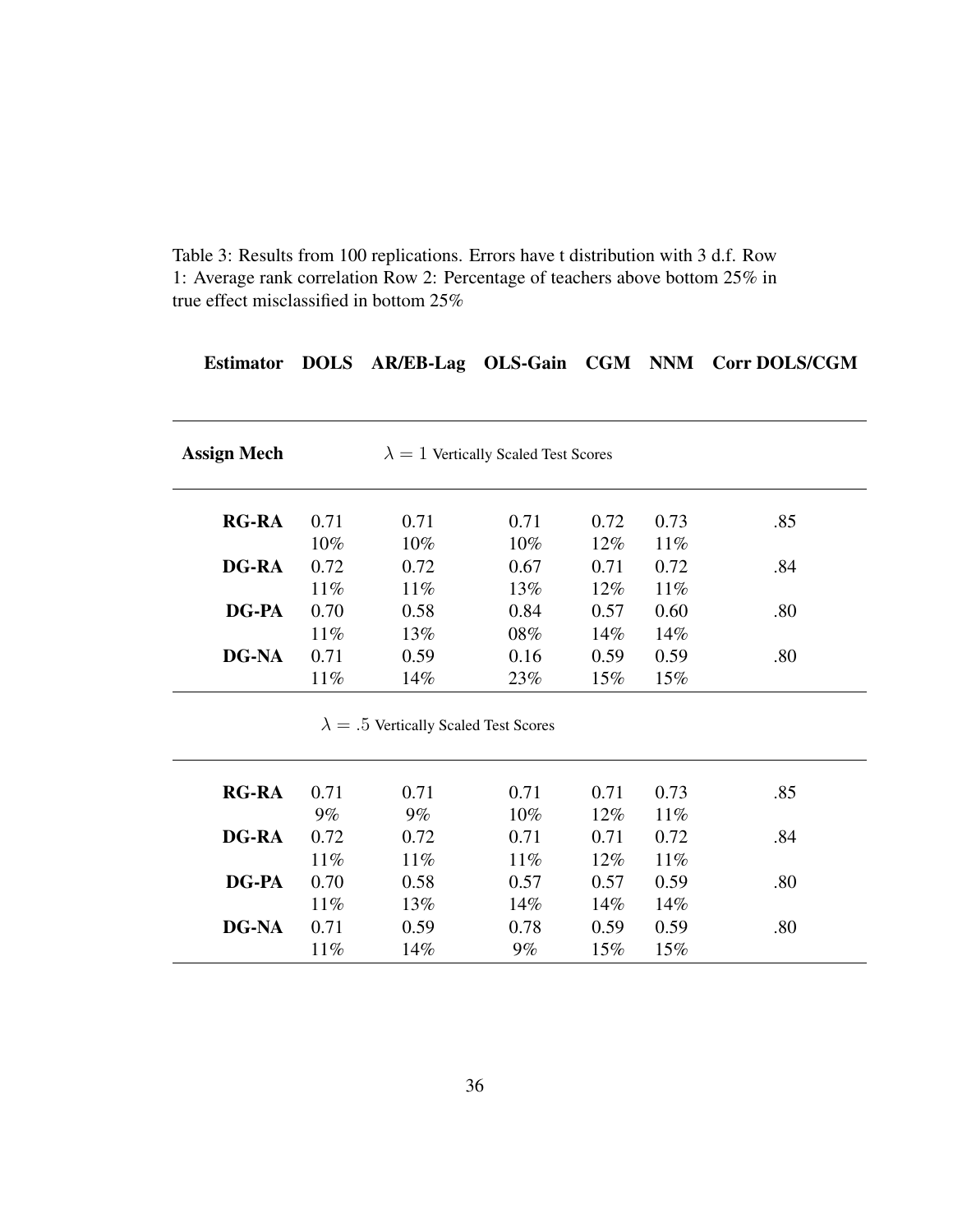| Table 4: Summary statistics |  |
|-----------------------------|--|
|                             |  |

## Grade 5

## Student Level Characteristics

| Variable                                | <b>Mean</b> | Std. Dev. | Min.     | Max.  |
|-----------------------------------------|-------------|-----------|----------|-------|
| <b>Math Scale Score</b>                 | 1630.033    | 239.368   | 569      | 2456  |
| <b>Reading Scale Score</b>              | 1552.276    | 321.701   | 474      | 2713  |
| <b>Math Scale Standardized Score</b>    | $-0.081$    | 1.009     | $-5.149$ | 3.705 |
| <b>Reading Scale Standardized Score</b> | $-0.149$    | 0.986     | $-4.020$ | 3.605 |
| <b>Black</b>                            | 0.281       | 0.45      | $\Omega$ |       |
| Hispanic                                | 0.597       | 0.491     | $\Omega$ |       |
| Free and Reduced Price Lunch            | 0.703       | 0.457     | $\theta$ |       |
| Limited English Proficiency             | 0.507       | 0.5       | 0        |       |
| N                                       |             | 110970    |          |       |

## Teach Level Characteristics

| Avg. Lag Math Score       | 1456.094 | 152.644 | 806.769 | 1986.808 |  |
|---------------------------|----------|---------|---------|----------|--|
| Prop. FRL                 | 0.718    | 0.249   |         |          |  |
| Prop. LEP                 | 0.508    | 0.259   |         |          |  |
| Prop. Hispanic            | 0.584    | 0.322   |         |          |  |
| Prop. Black               | 0.3      | 0.341   |         |          |  |
| Class Size                | 24.019   | 7.929   | 12      | 145      |  |
| <b>Teacher Experience</b> | 9.374    | 10.101  |         | 47       |  |
| N                         | 4620     |         |         |          |  |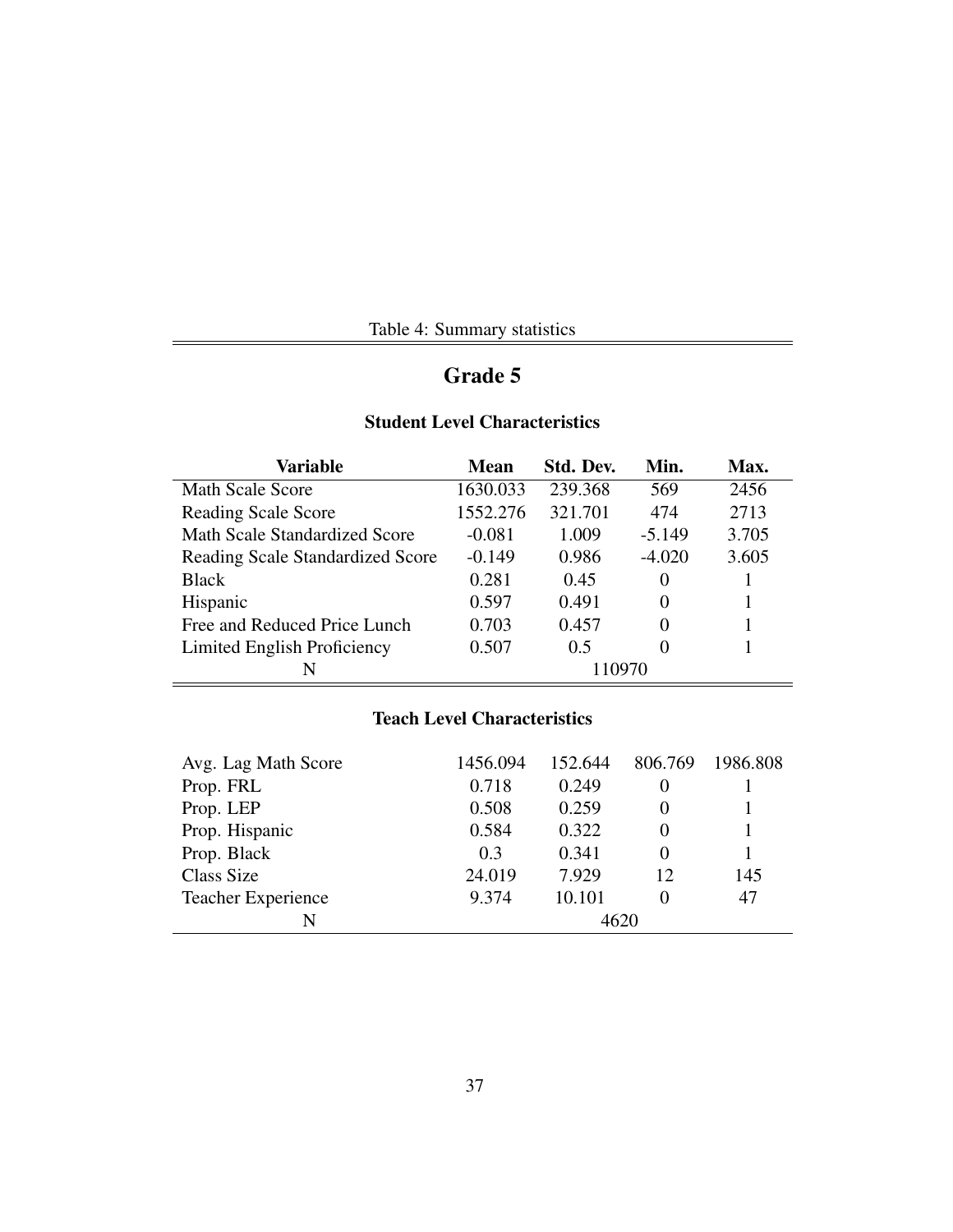|  | Table 5: Summary statistics |  |
|--|-----------------------------|--|
|--|-----------------------------|--|

÷

# Grade 6

 $=$ 

### Student Level Characteristics

| Variable                                | <b>Mean</b> | Std. Dev. | Min.     | Max.  |
|-----------------------------------------|-------------|-----------|----------|-------|
| Math Scale Score                        | 1641.693    | 247.982   | 770      | 2492  |
| <b>Reading Scale Score</b>              | 1618.179    | 311.402   | 539      | 2758  |
| <b>Math Scale Standardized Score</b>    | $-0.14$     | 0.971     | $-3.707$ | 3.354 |
| <b>Reading Scale Standardized Score</b> | $-0.192$    | 0.969     | $-4.049$ | 3.526 |
| <b>Black</b>                            | 0.288       | 0.453     | $\Omega$ |       |
| Hispanic                                | 0.6         | 0.49      | 0        |       |
| Free and Reduced Price Lunch            | 0.705       | 0.456     | $\Omega$ |       |
| Limited English Proficiency             | 0.511       | 0.5       | 0        |       |
| N                                       |             | 104441    |          |       |

## Teach Level Characteristics

| Variable                  | <b>Mean</b> | Std. Dev. | Min.     | Max.     |
|---------------------------|-------------|-----------|----------|----------|
| Avg. Lag Math Score       | 1608.182    | 143.225   | 903.733  | 2053.576 |
| Prop. FRL                 | 0.727       | 0.218     | 0        |          |
| Prop. LEP                 | 0.515       | 0.238     | $\theta$ |          |
| Prop. Hispanic            | 0.589       | 0.31      | $\theta$ |          |
| Prop. Black               | 0.307       | 0.33      | $\Omega$ |          |
| Class Size                | 65.113      | 42.807    | 12       | 216      |
| <b>Teacher Experience</b> | 7.668       | 8.978     | 0        | 40       |
| N                         |             | 1604      |          |          |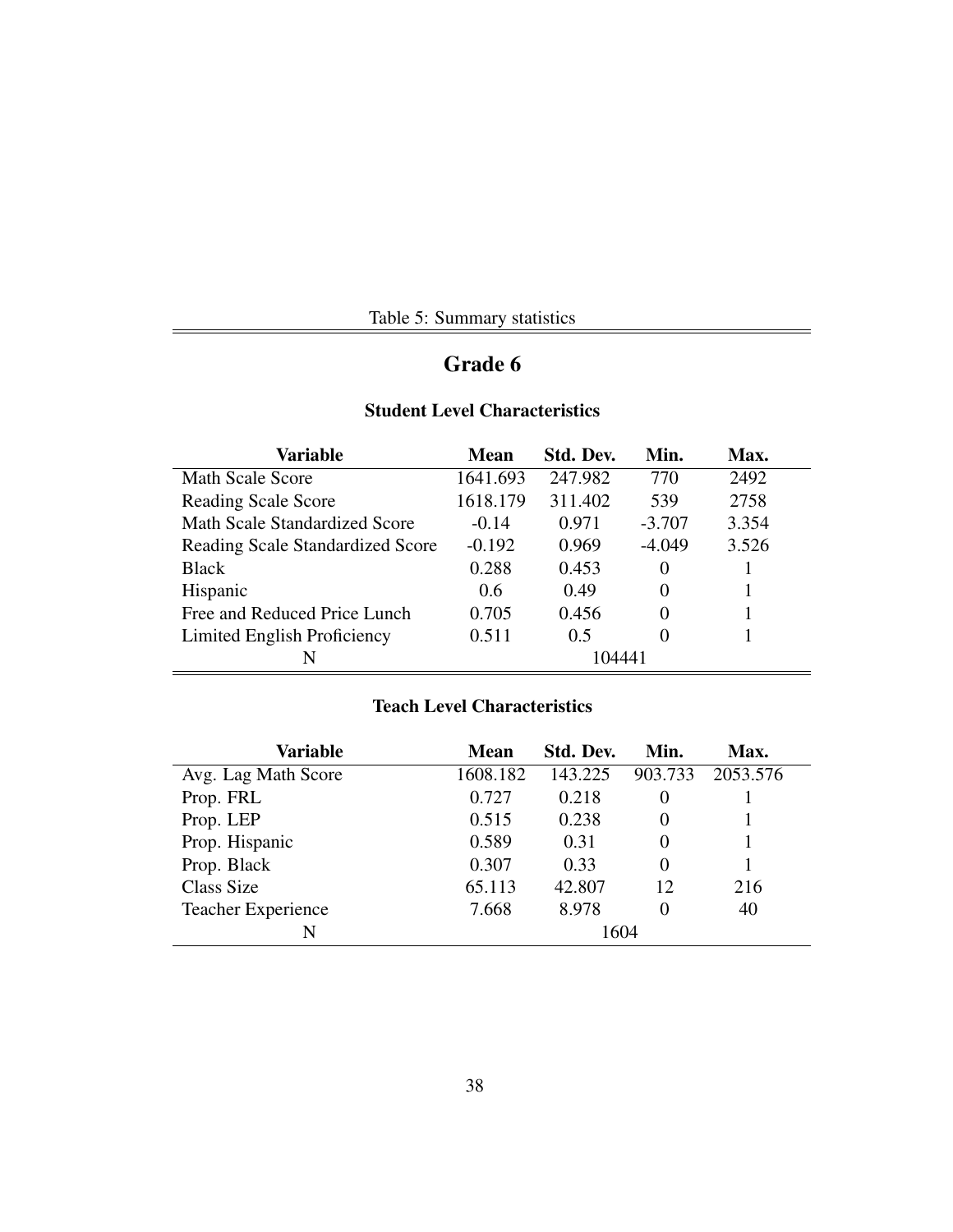| Variables        | <b>DOLS</b> | $EB-Lag$ | OLS-Gain EB-Gain CGM |      |      |
|------------------|-------------|----------|----------------------|------|------|
| <b>DOLS</b>      | 1.00        |          |                      |      |      |
| EB-Lag           | 0.96        | 1.00     |                      |      |      |
| OLS-Gain         | 0.87        | 0.91     | 1.00                 |      |      |
| EB-Gain          | 0.94        | 0.98     | 0.93                 | 1.00 |      |
| CGM              | 0.71        | 0.68     | 0.60                 | 0.69 | 1.00 |
|                  |             |          |                      |      |      |
| Teacher/Year Obs | 5666        | 5666     | 5666                 | 5666 | 5666 |

Table 6: Correlations across Estimators

Table 7: Correlations across Estimators - Nonrandom Grouping Schools

| Variables        | DOLS | EB-Lag | OLS-Gain EB-Gain |      | <b>CGM</b> |
|------------------|------|--------|------------------|------|------------|
|                  |      |        |                  |      |            |
| <b>DOLS</b>      | 1.00 |        |                  |      |            |
| EB-Lag           | 0.95 | 1.00   |                  |      |            |
| OLS-Gain         | 0.84 | 0.89   | 1.00             |      |            |
| EB-Gain          | 0.94 | 0.98   | 0.91             | 1.00 |            |
| <b>CGM</b>       | 0.70 | 0.65   | 0.56             | 0.67 | 1.00       |
|                  |      |        |                  |      |            |
| Teacher/Year Obs | 3672 | 3672   | 3672             | 3672 | 3672       |

Table 8: Correlations across Estimators - Random Grouping Schools

| Variables        | <b>DOLS</b> | EB-Lag | OLS-Gain EB-Gain |      | <b>CGM</b> |
|------------------|-------------|--------|------------------|------|------------|
|                  |             |        |                  |      |            |
| <b>DOLS</b>      | 1.00        |        |                  |      |            |
| EB-Lag           | 0.97        | 1.00   |                  |      |            |
| OLS-Gain         | 0.92        | 0.94   | 1.00             |      |            |
| EB-Gain          | 0.96        | 0.99   | 0.96             | 1.00 |            |
| <b>CGM</b>       | 0.75        | 0.72   | 0.68             | 0.73 | 1.00       |
|                  |             |        |                  |      |            |
| Teacher/Year Obs | 1876        | 1876   | 1876             | 1876 | 1876       |